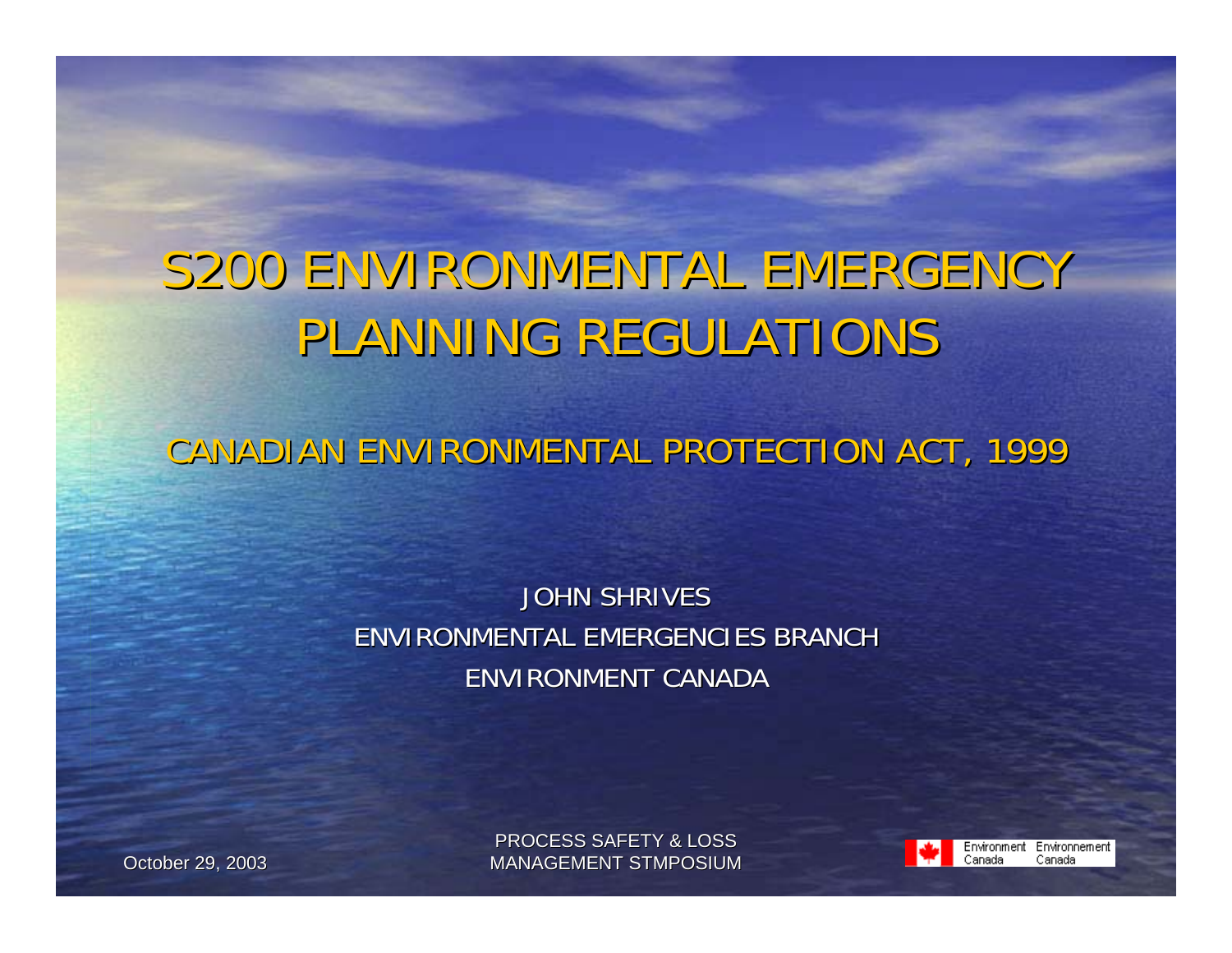# OVERVIEW

• Details about the New Regulations • E2 Reporting Requirements • Implementation Guidelines • The Notice Registry • Compliance Promotion and Enforcement

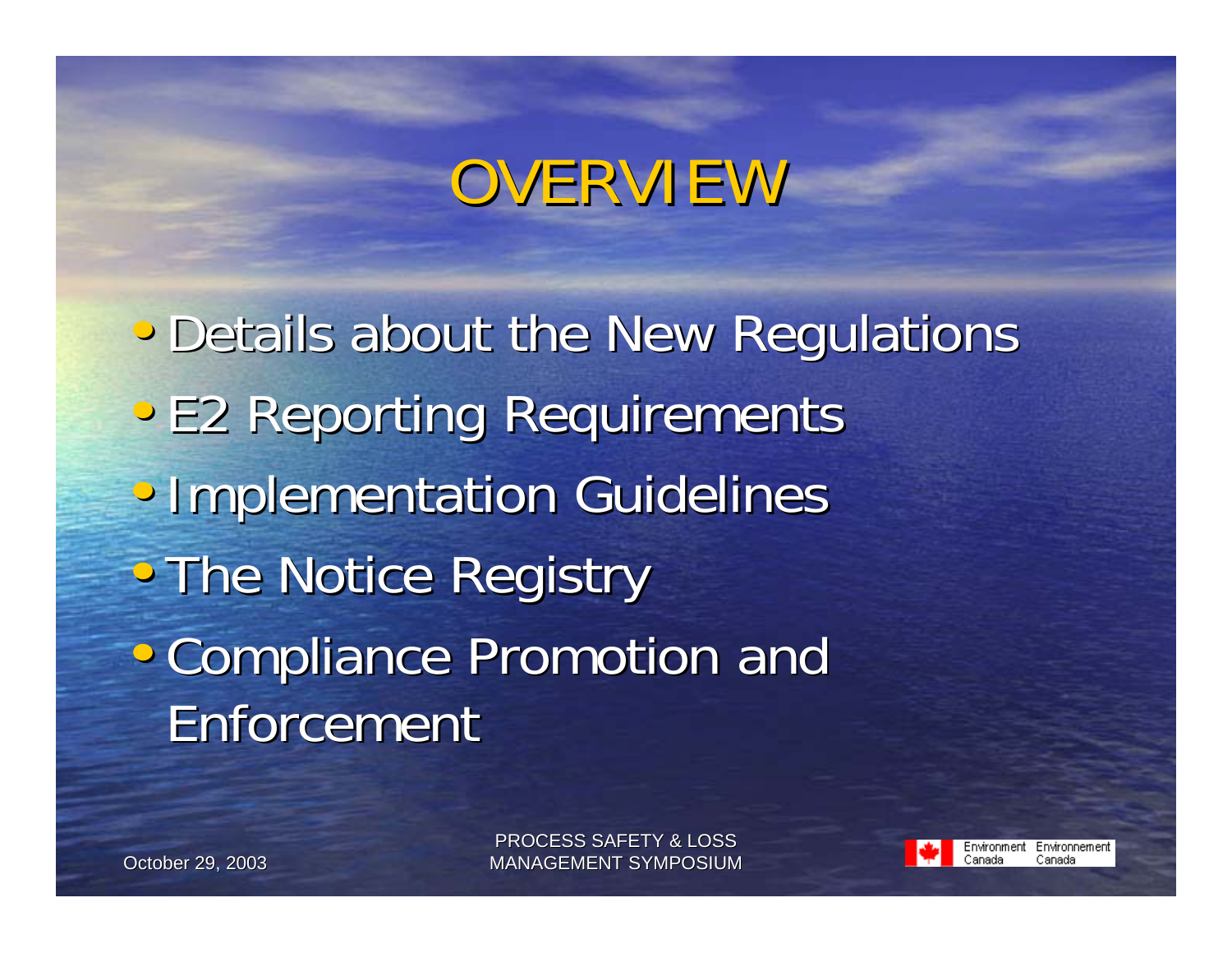#### **Features of CEPA 1999 Part 8 Features of CEPA 1999 Part 8**

· Section 196 · Section 199 • Section 200 Regulations • Section 201 • Section 202 Section 204 · Section 205

• Section 196 Guidelines and Codes of Practice Environmental Emergency (E2) Plans Duty to notify, report and mitigate "Third party/employee" protection "Third party/employee" protection **National Reporting and Notification** Liability for Environmental Damages and Costs Incurred by Public Authorities

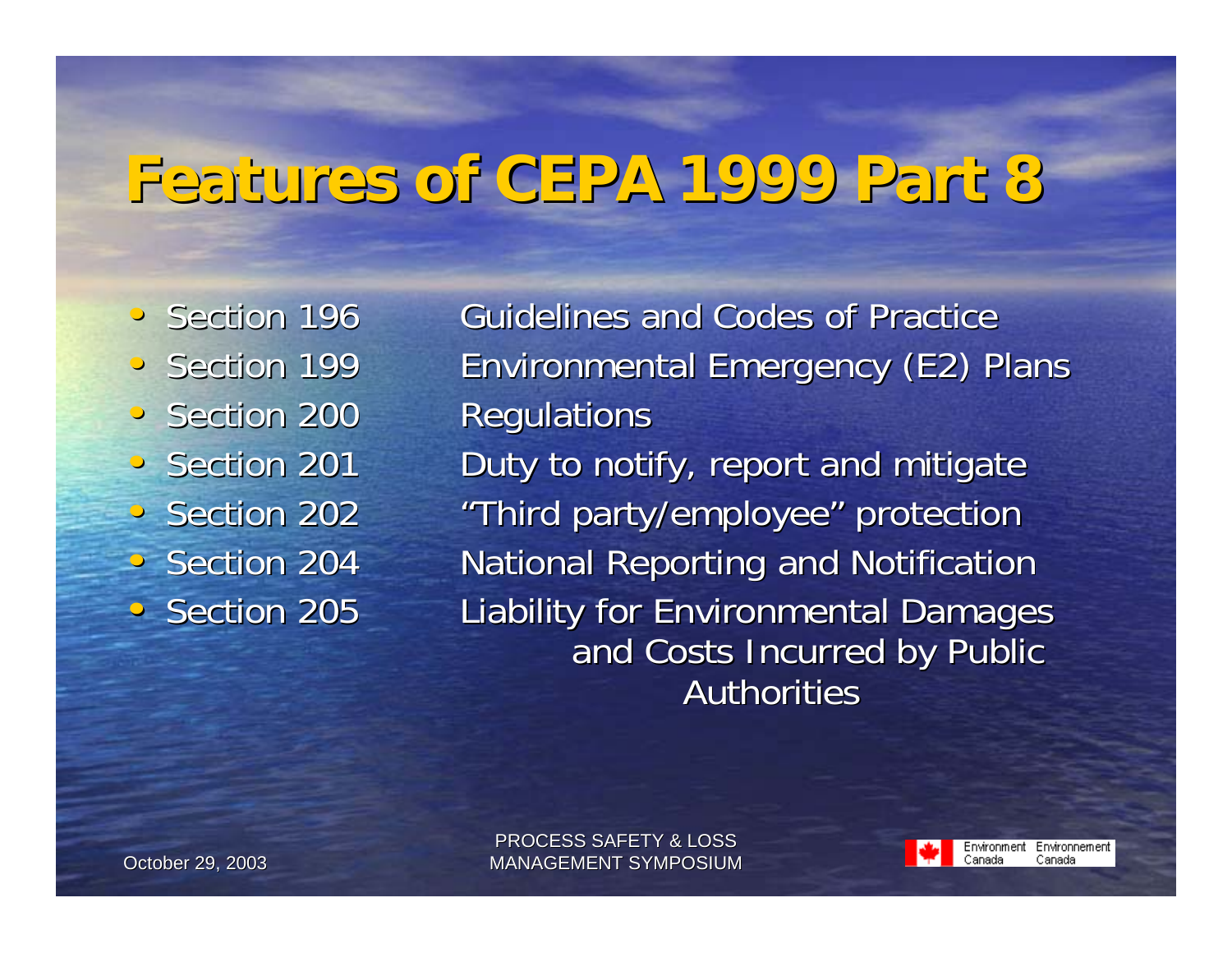# **The E2 Planning Regulations The E2 Planning Regulations Under S200 Under S200**

- Address emergency prevention, preparedness, response and recovery
- Benefits to be realized regardless of cause
	- - i.e. accidental, vandalism or terrorism i.e. accidental, vandalism or terrorism
- Flexible as opposed to prescriptive approach to be taken, however, key elements must be addressed
- General support expressed for the initiative • Consensus on using CRAIM list and thresholds

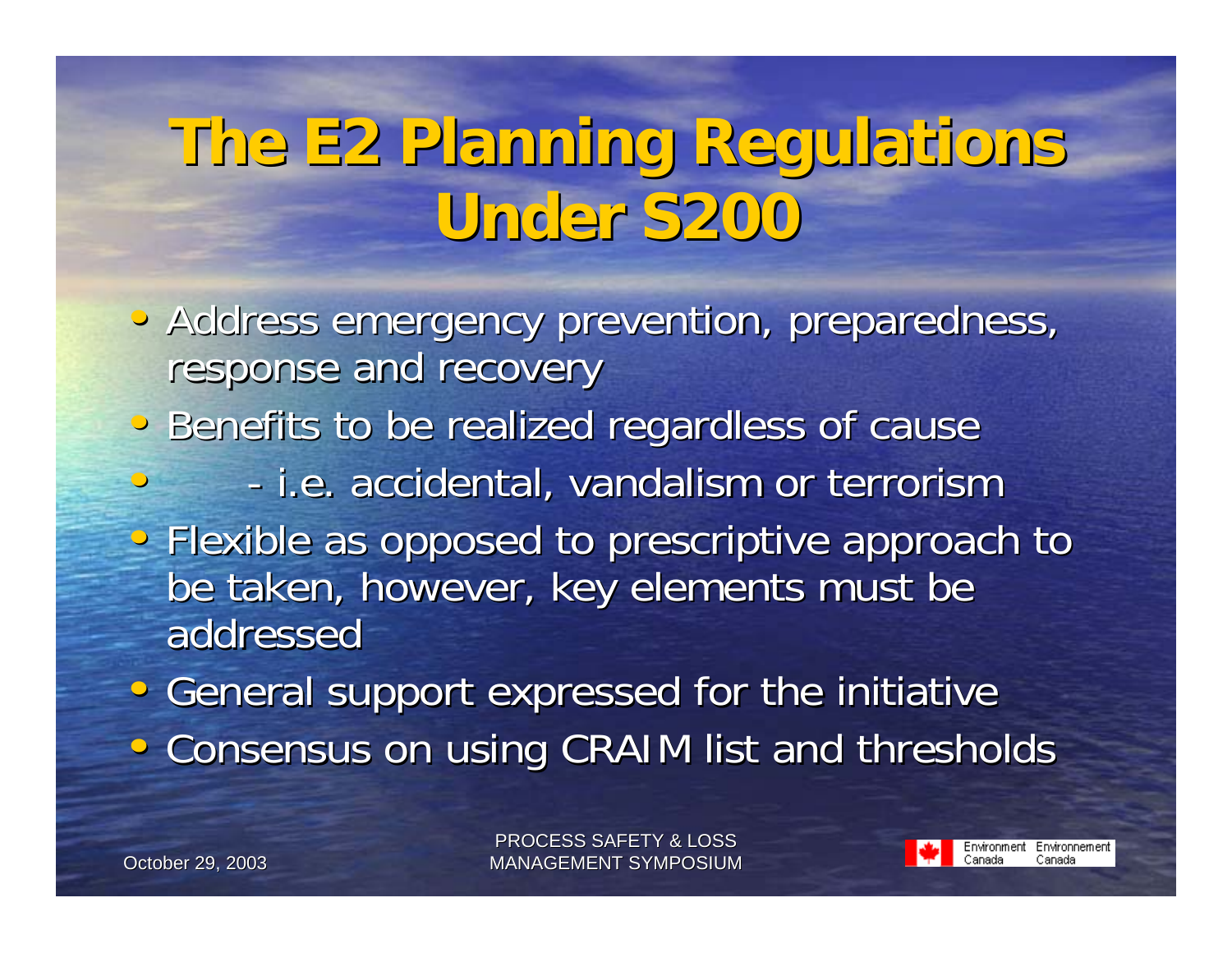# **The S200 Regulations (cont'd) The S200 Regulations (cont'd)**

• Apply to any person who uses or stores one or more of the 174 substances above the specified quantities in a container equal to or exceeding the threshold • List includes 16 CEPA toxic substances • Schedule 1 of the regulations divided into Part 1 (76 flammables) and Part 2 (98 other hazardous) substances

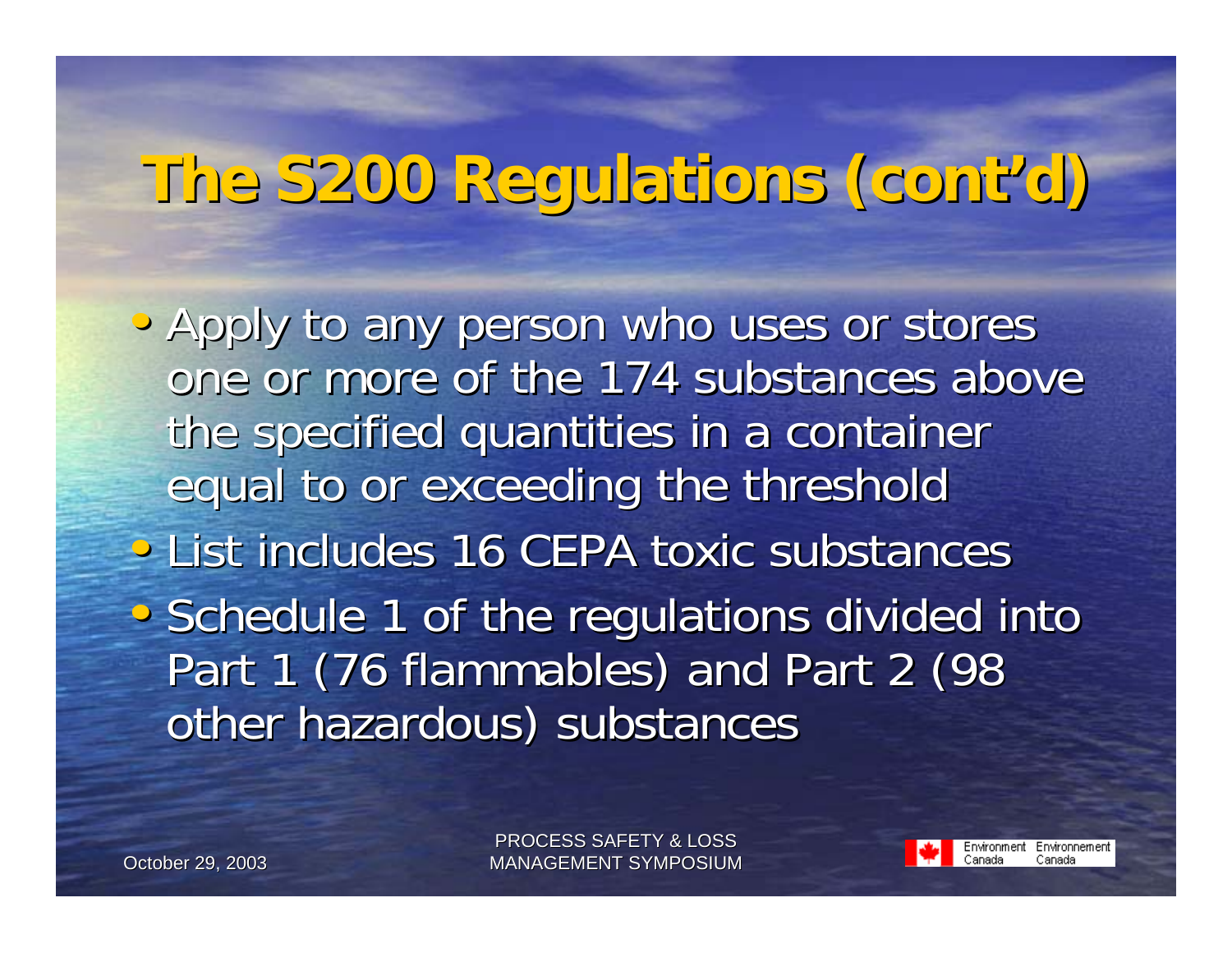## **Substances on the List Substances on the List**

- All substances on the list have specific thresholds. thresholds.
- For those listed substances that are mixtures\*, quantities of their individual components are not considered when calculating substance<br>quantities.
- Any listed substance with concentration below <br>That shown in column 2 of Schedule 1 is that shown in column 2 of Schedule 1 isexcluded
- \*e.g. Gasoline and Liquefied Natural Gas (LNG)

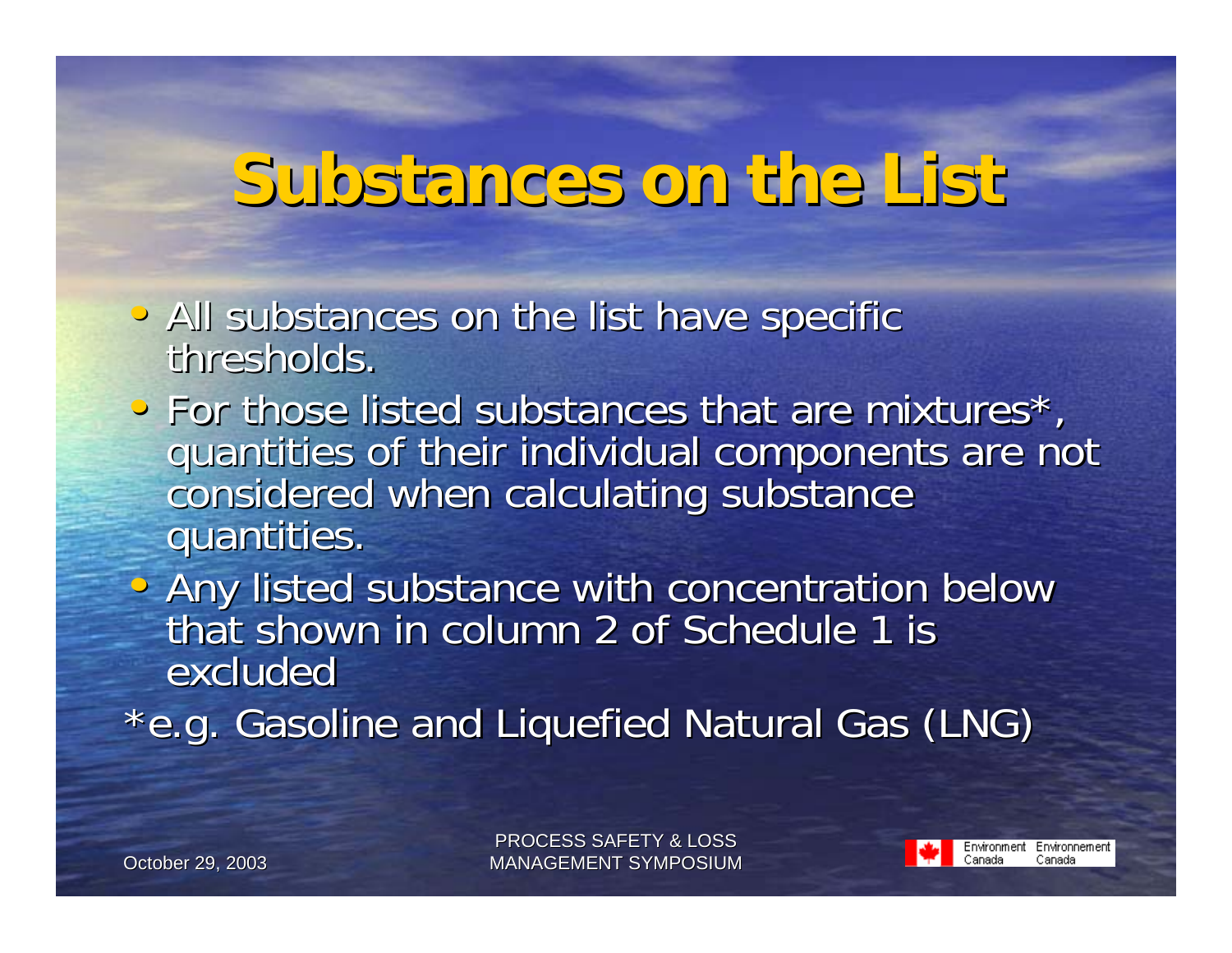# FACTORS FOR INCLUSION OF FACTORS FOR INCLUSION OF SUBSTANCES ON THE S200 LIST

- Toxicity or other hazardous properties
- Physical properties
- Quantities in Canadian commerce
- Historical data related to accidental releases
- Adverse effects on the environment, environment on which human life depends or human health
- Adequate management of risks through existing federal or provincial regulations
- Results of EC's REF analysis

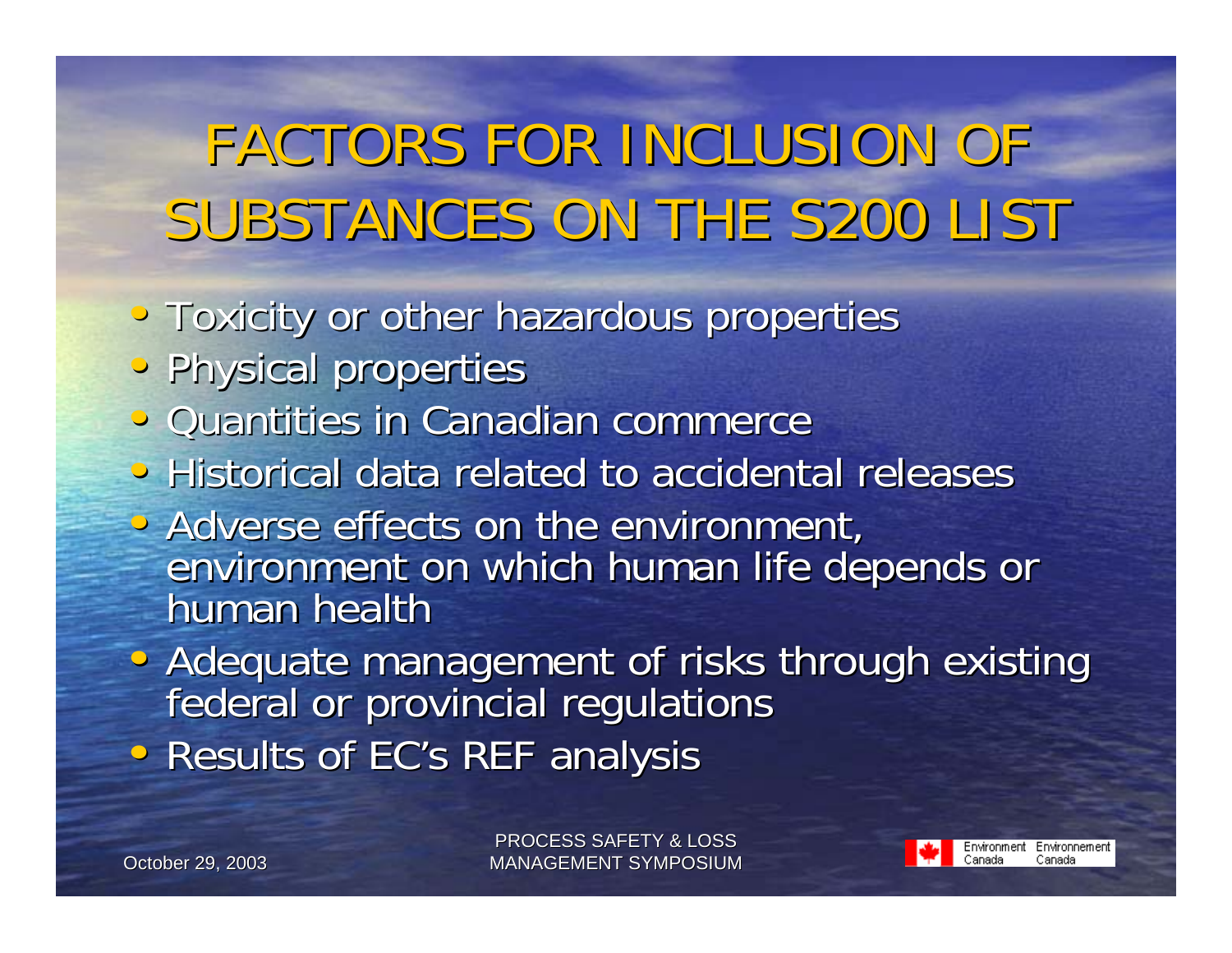#### **Exceptions From Quantity Calculations Exceptions From Quantity Calculations [Section 3(2)] [Section 3(2)]**

- Amounts temporarily stored for 72 hours or less in a container not normally located at the place, if the person keeps evidence during the temporary storage period of the date the substance was received
- Quantities in a container with capacity of 30 kg or less
- Quantities of substance when it is a component of another substance in Schedule 1
- Quantities of a substance when it is a component of natural gas except in liquefied form

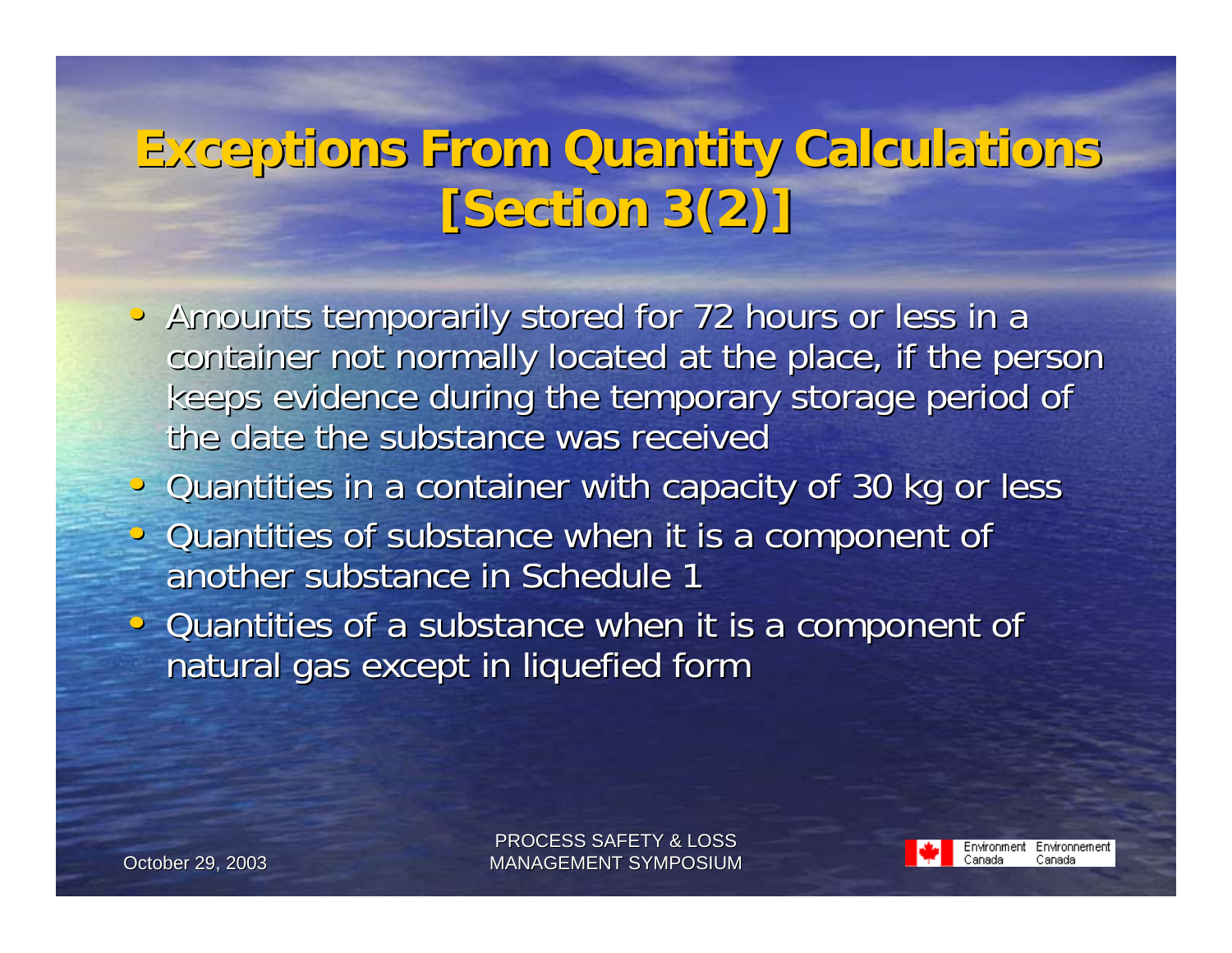#### **Exceptions From Quantity Calculations Exceptions From Quantity Calculations [Section 3(2)] [Section 3(2)]**

- Quantities of a substance in fuel tank supplying engine of conveyance used in transportation
- Quantities of a substance that are the object of an activity that is subject to the *Transportation of*<br>Dangerous Goods Act, during the performance of that<br>activity
- Quantities of a substance in Part 1 of Schedule 1 that is a component of a mixture that has a flash point equal to or greater than 23°C or boiling point equal to or greater than 35ºC
- Quantities of a substance in Part 2 of Schedule 1 in a mixture with partial pressure of the substance equal to mixture with partial pressure of the substance equal to

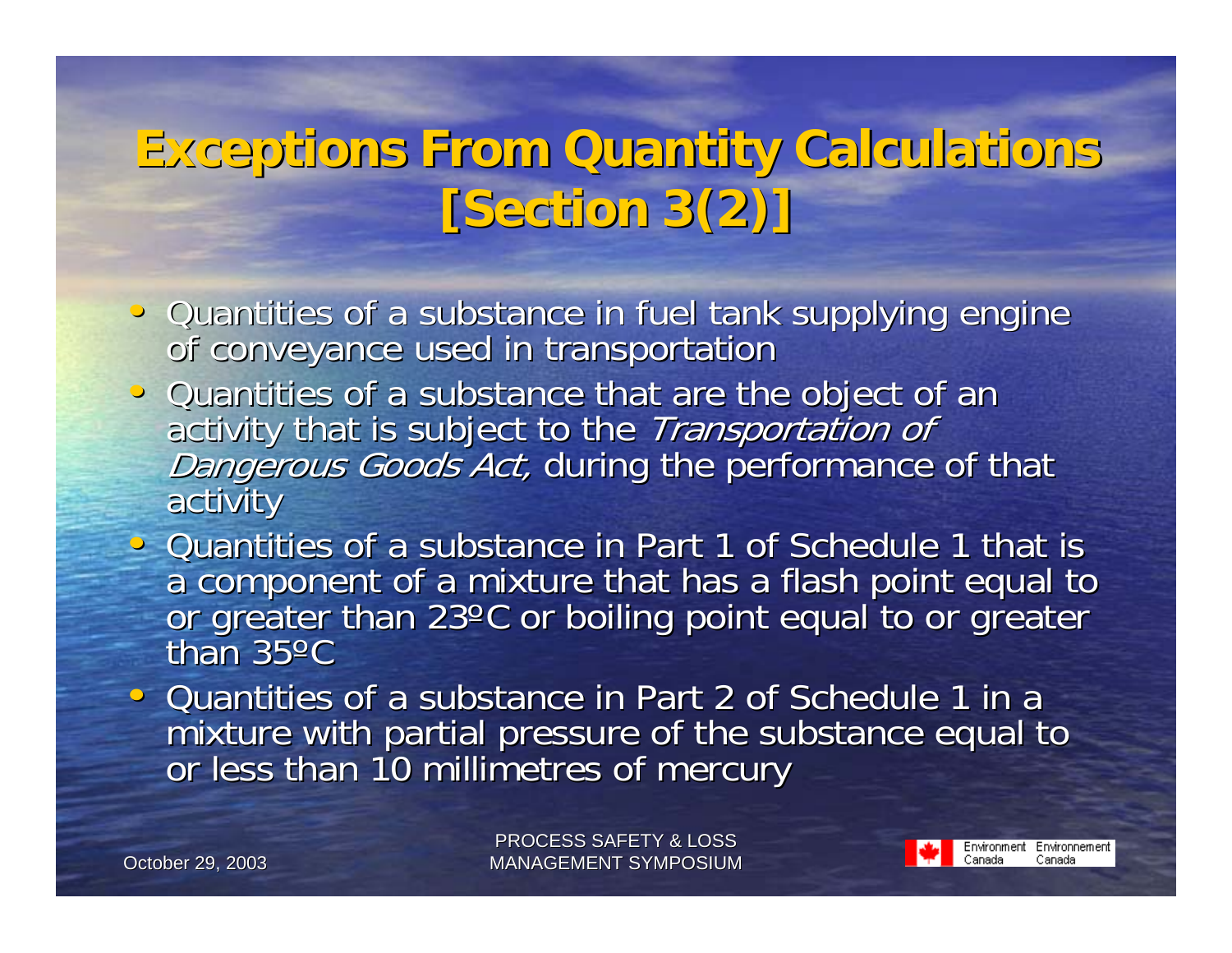# THE PROCESS

- Determine if either the total amount of substance or single largest container exceeds<br>the specified threshold
- For all facilities that meet either or both above criteria, a notice of identification of substance and place must be filed (90 days) along with certification  $[Section 3(1)(a) & (b)]$
- $\bullet$  For all facilities that meet both criteria, subsequent notices of plan preparation and<br>implementation and testing must also be filed (6 mos, 1 year respectively) (Sections 4 & 5)

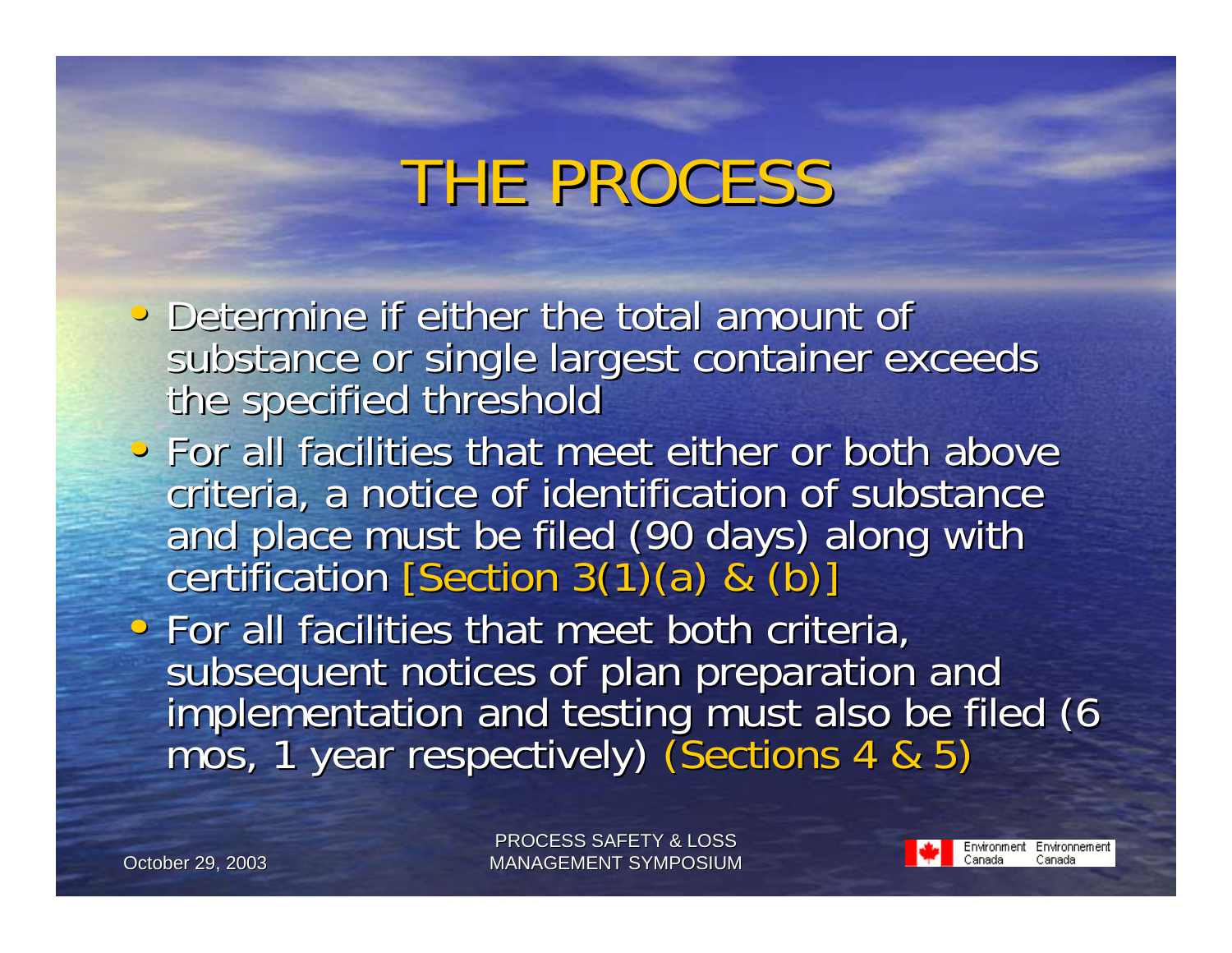# ON-GOING OBLIGATIONS

- Annual testing of the E2 plan contents (all relevant components to be tested through multiyear cycle) [Section 6(1)]
- E2 plan to held at facility (unless unmanned) and available for inspection  $[Section 6(2)]$
- Test results over a 5-year period to be documented and available for inspection [Section 6(3)]
- Spill notification and reporting\* (Section 9)

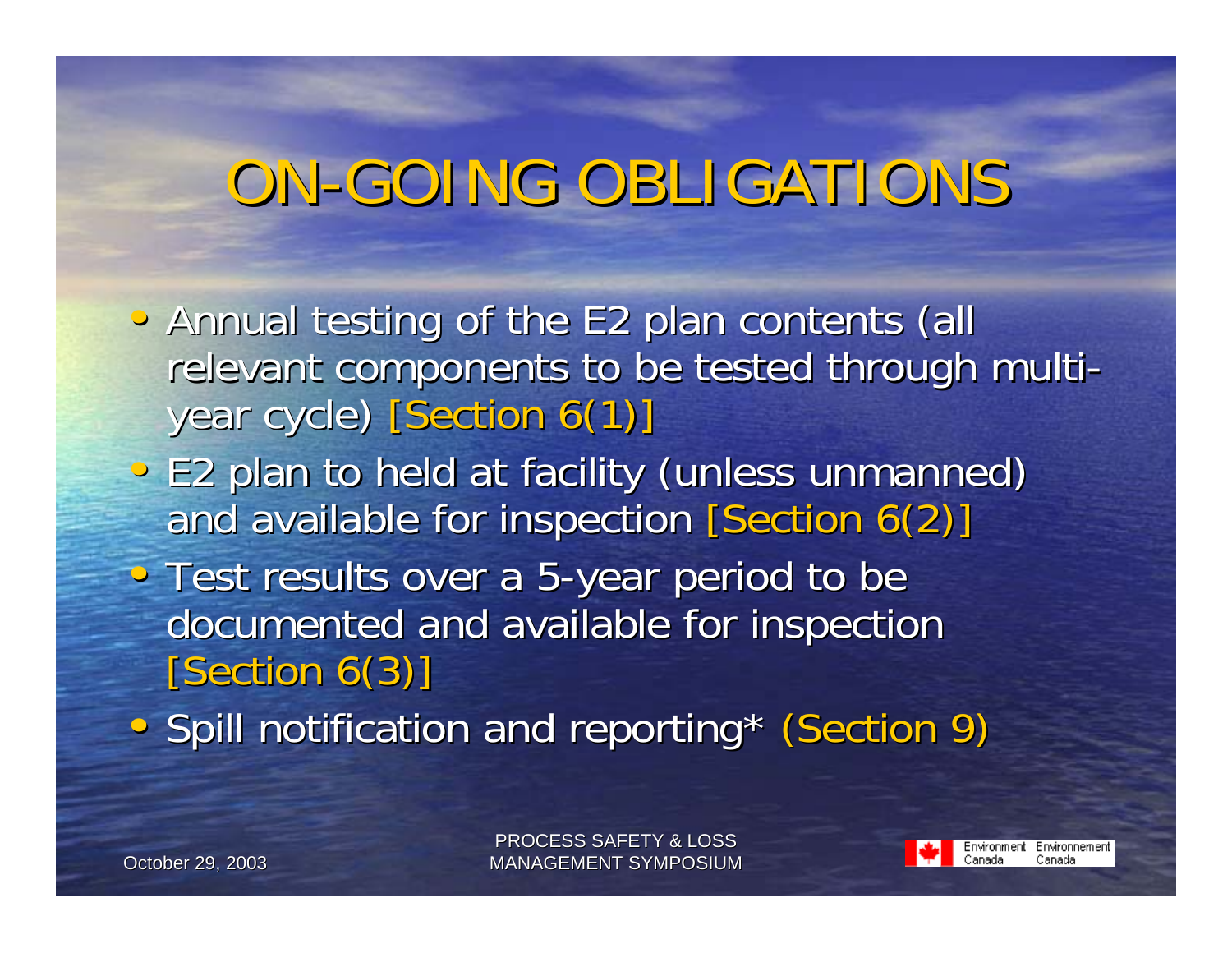## ON-GOING OBLIGATIONS (cont'd)

- File an amended Schedule 2 for changes in information (under section 1 or 2) or increases in max. expected quantity  $> 10\%$  within 60 days  $[Sections 3(4)(a) 8( b) ]$
- Notify the Minister within 90 days after either the amount or capacity criterion less than that in column 3 of Schedule 1 for 12 consecutive months  $[Section 3(5)]$

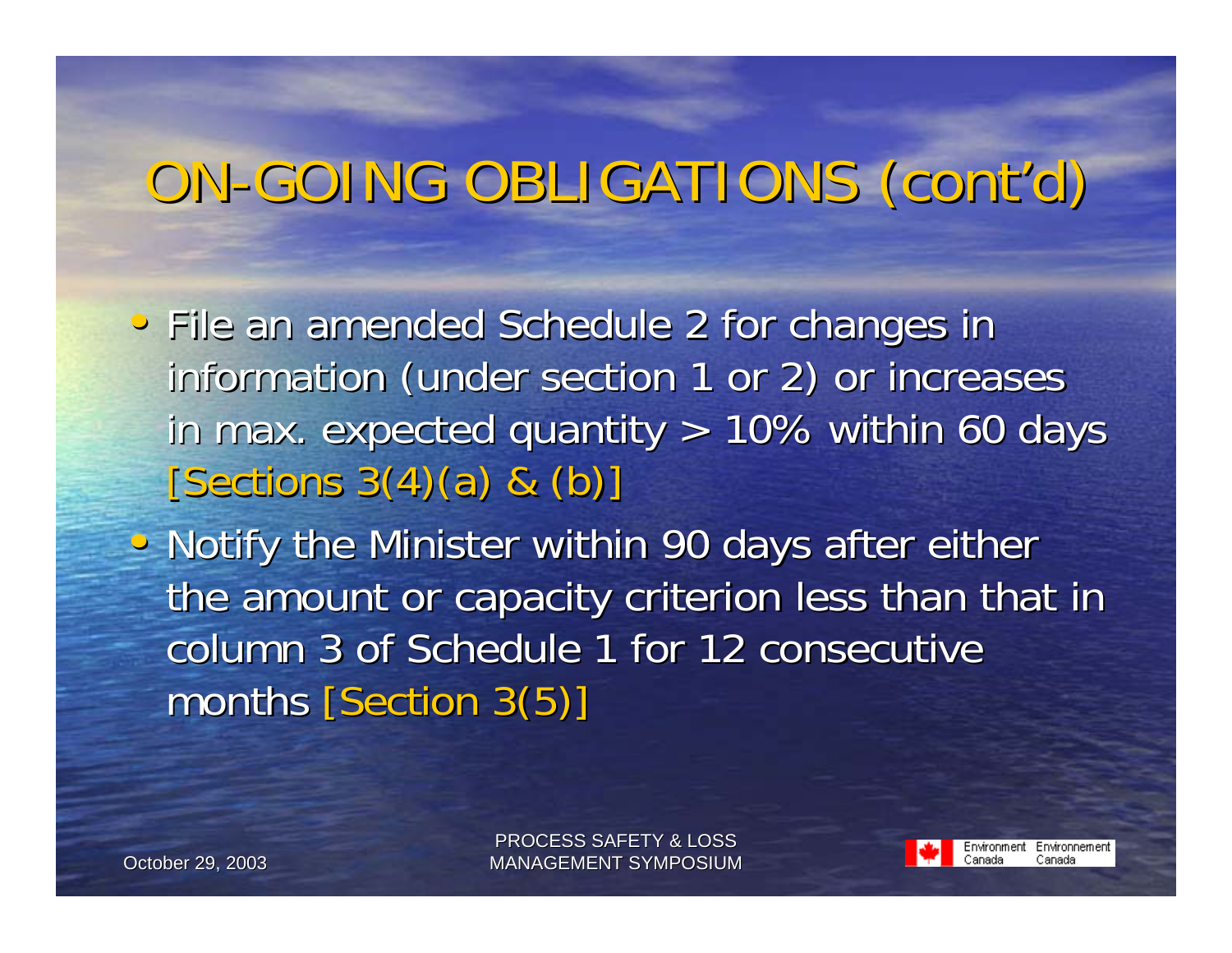# **Content of the E2 Plan Content of the E2 Plan**

- In preparing an E2 plan, one must consider the following: [Section 4(2)]
	- properties and characteristics of the substance;
	- $-$  maximum expected quantity of the substance at the place at any time during a calendar year;
	- commercial, manufacturing, processing or other activity in relation to which the plan is prepared;
	- $-$  characteristics of the place and surrounding area; and
	- potential consequences to human life and health.

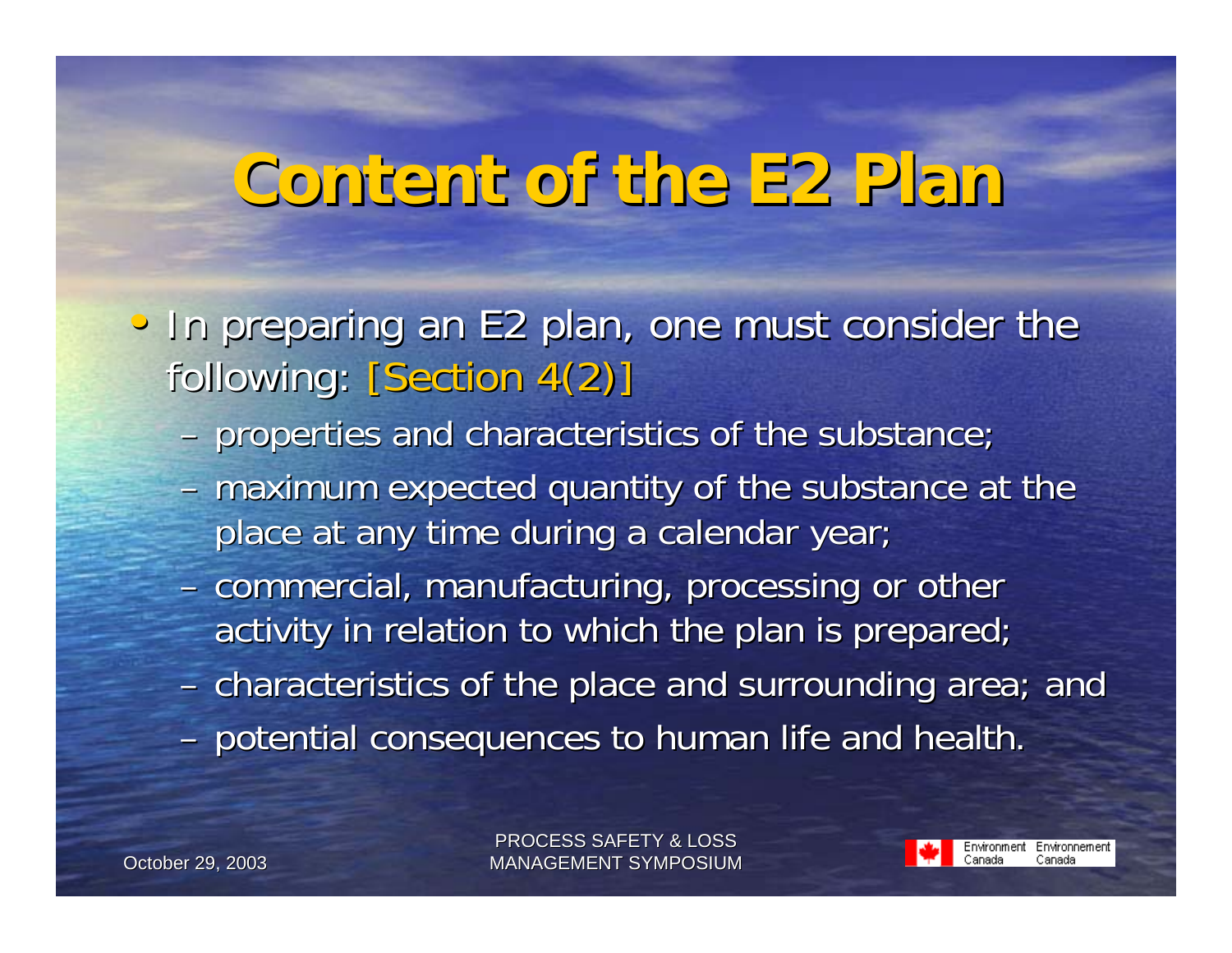# **Content of the E2 Plan Content of the E2 Plan**

- An E2 plan must contain the following:<br>[Section4(3)]
	- description of the factors considered;
	- identification of any possible environmental emergencies expected to occur;
	- description of measures used to prevent, prepare for,<br>respond to and recover from and E2;
	- $-$  list of individuals who are to carry out the plan;
	- identification of training required;
	- list of emergency equipment and its location; and – identification of measures used to notify the public.

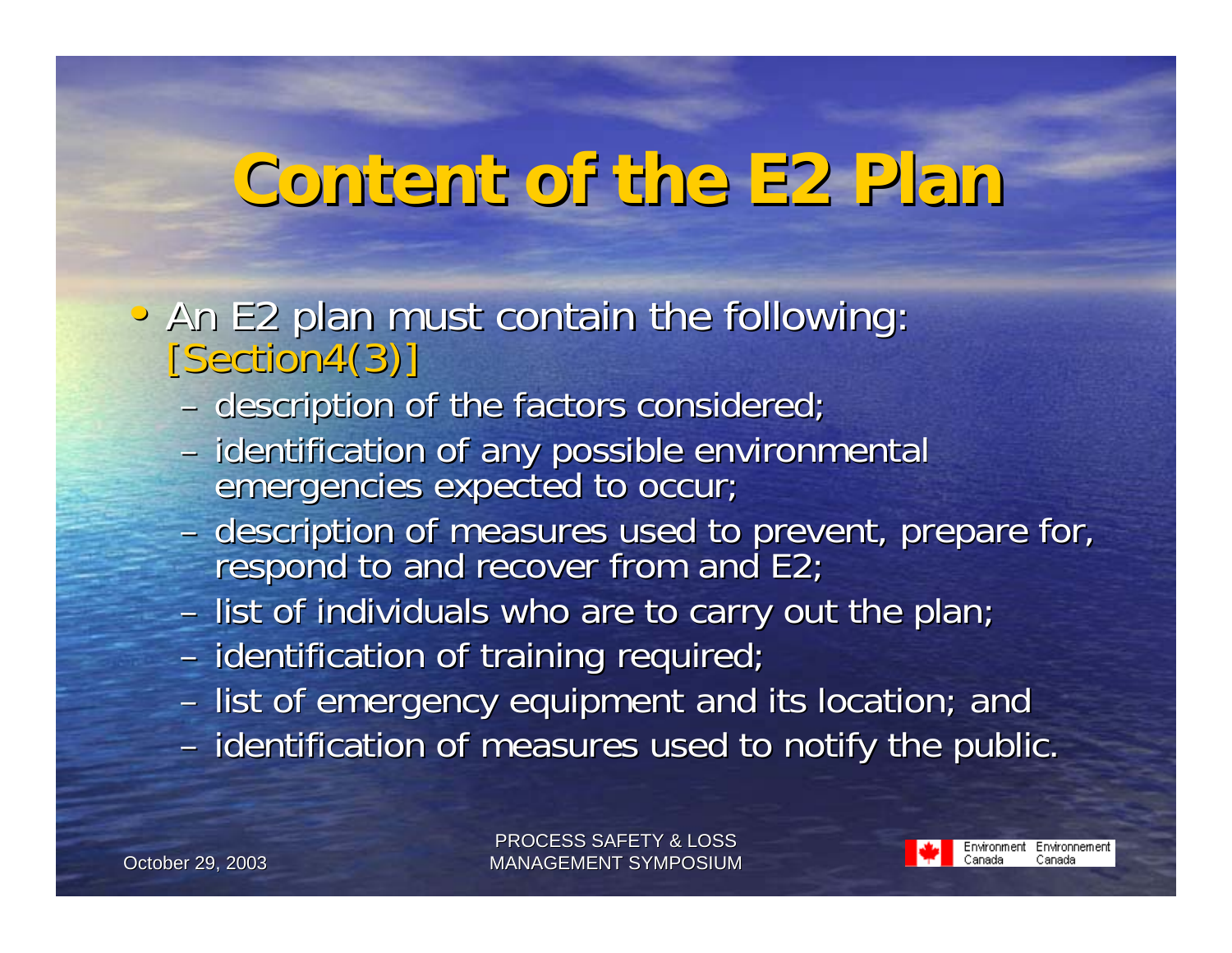# **Content of the E2 Plan Content of the E2 Plan**

• E2 plans prepared on a voluntary basis or for another government or under another Act of Parliament that meet the requirements of the proposed E2 Regulations can be used. [Section 7(1)]

• Those that do not meet the requirements must be amended. [Section 7(2)]

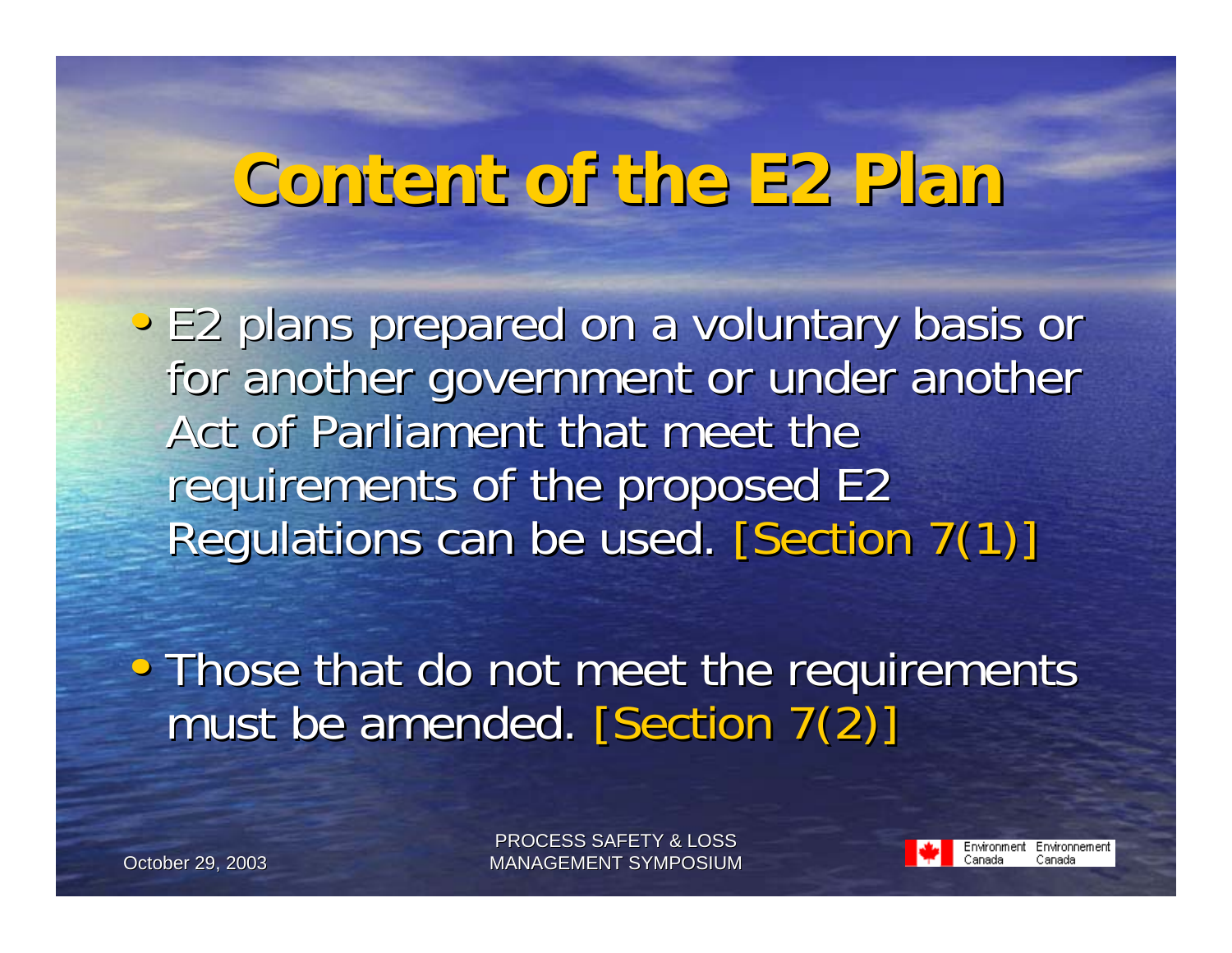# **Timelines Timelines**

- Publication of Implementation Guidelines in Canada Gazette / was September 6th
- Publication of regulations in *Canada Gazette* Part 2 was September 10, 2003
- The E2 Regulations come into force 90 days after promulgation (or 90 days after criteria first apply)
- 3 notices are required after coming into force:
	- Within 90 days Identification of Substance and Place
	- Within 6 months Prepare E2 Plan
	- Within 1 year Test & Implement the Plan

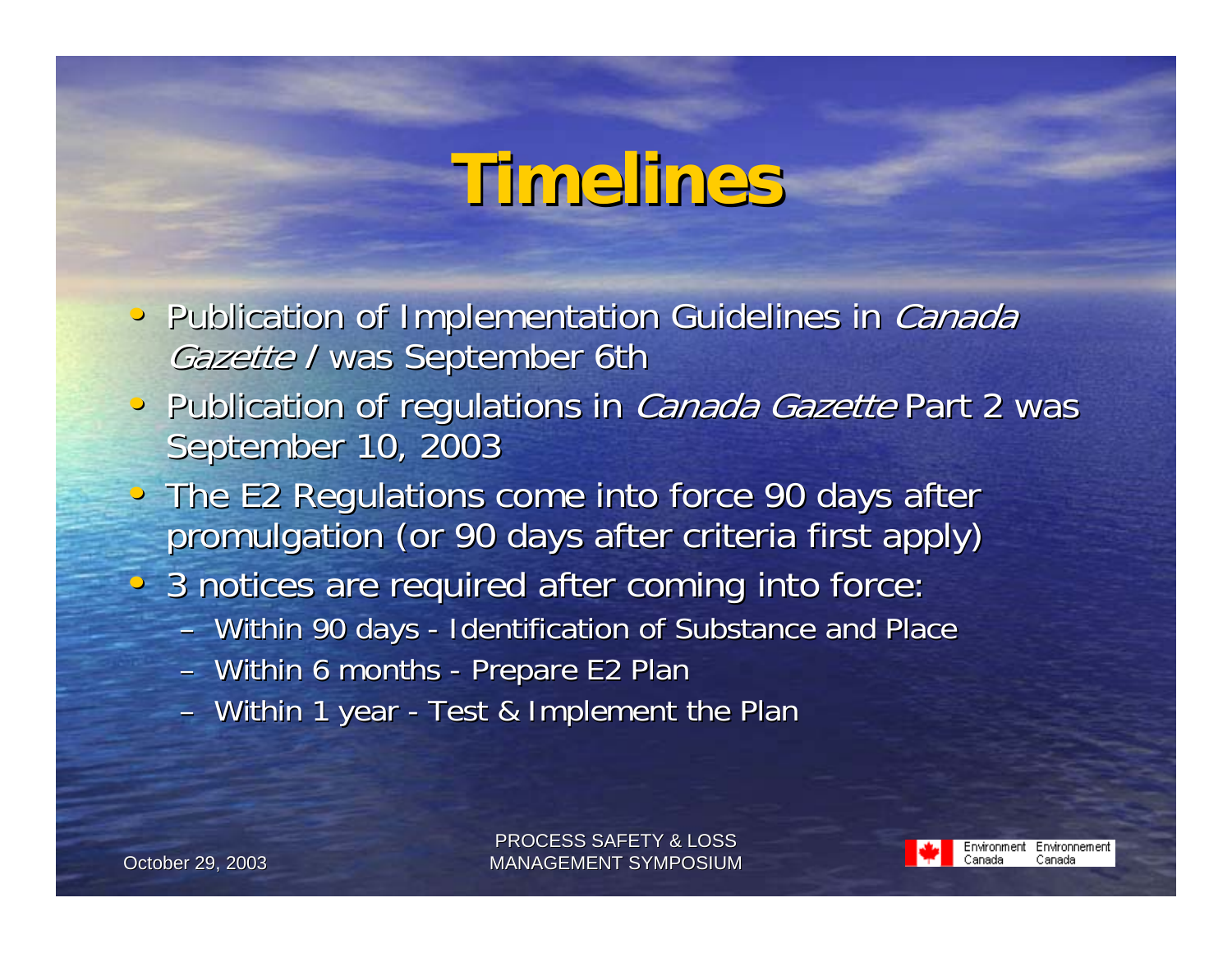**General Provisions of Section General Provisions of Section 201 in Part 8 of CEPA 1999 201 in Part 8 of CEPA 1999**• **Duty to Notify, Report and Mitigate Duty to Notify, Report and Mitigate** • Section 201 applies once a list of substances is established under the section 200 proposed E2 Regulations • A verbal and written report is required in the event of an "environmental emergency" involving any Schedule 1 substance

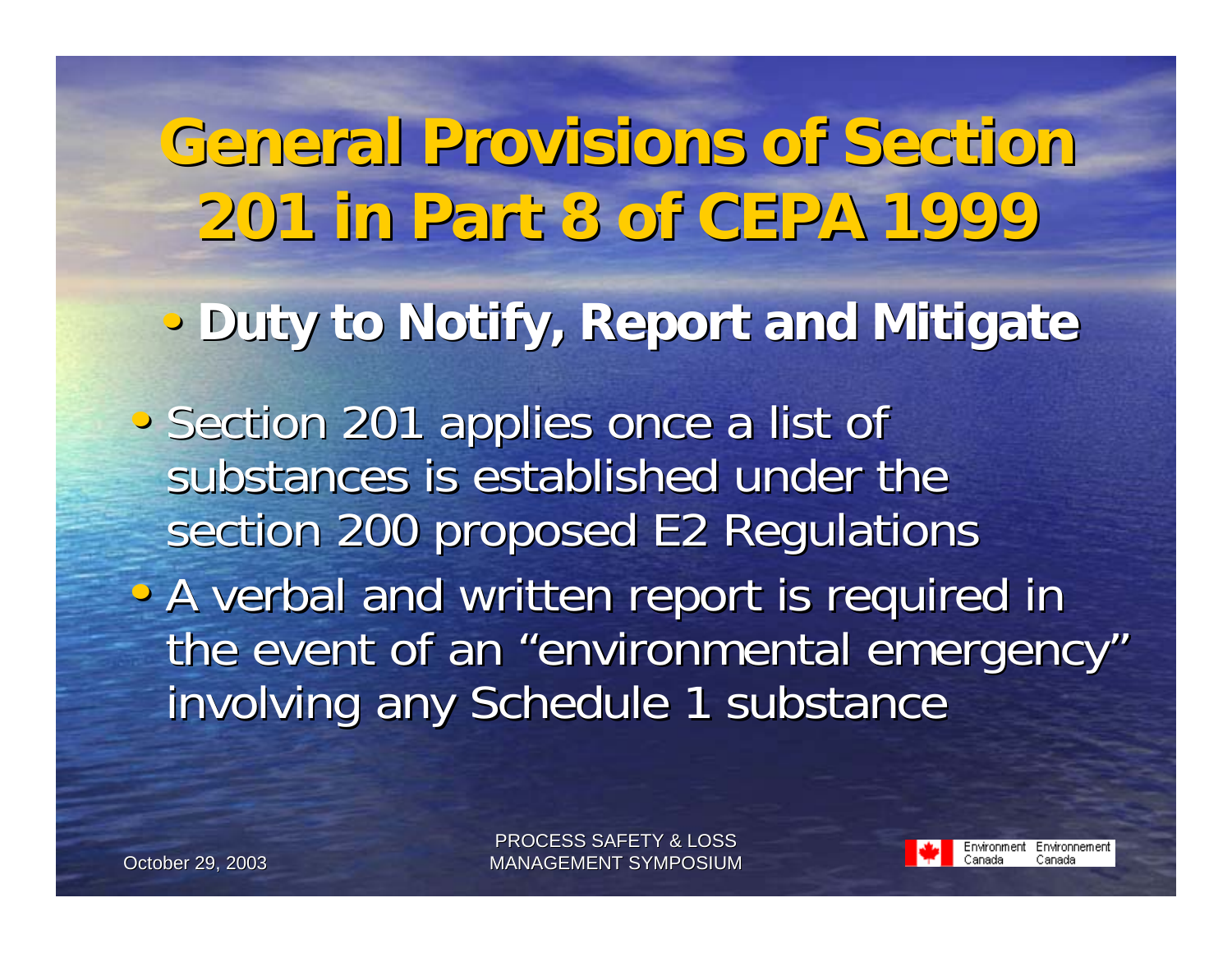# **Spill Notification and Reporting Spill Notification and Reporting**

- An "environmental emergency" is defined under section 194 of CEPA 1999 as one that:
	- has or may have an immediate or long term harmful effect on the environment;
	- constitutes or may constitute a danger to the environment on which human life depends; or –– constitutes or may constitute a danger in Canada to human life or health.

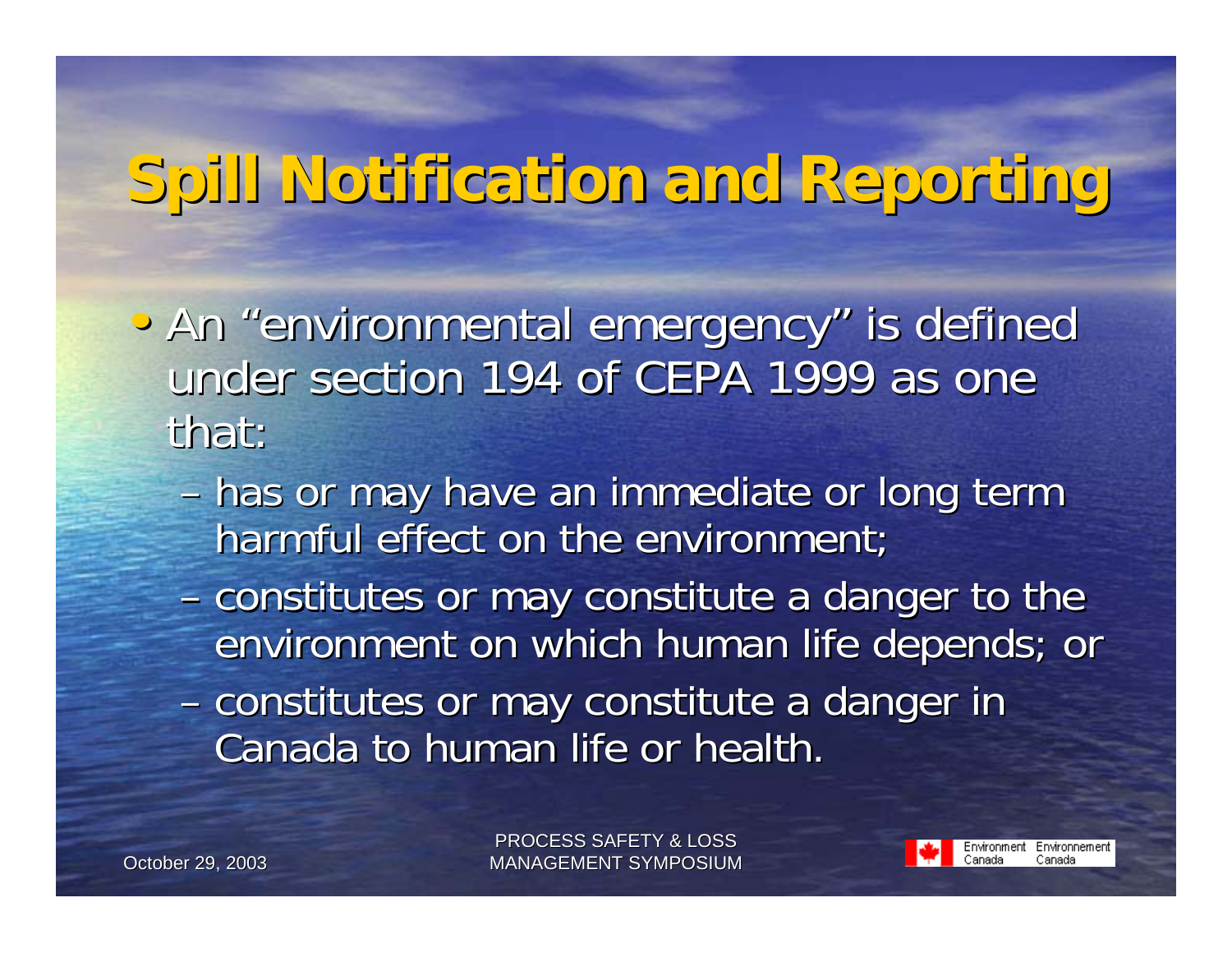# **Spill Reporting and Notification Spill Reporting and Notification**

- E2 Regulations will not initially specify any spill reporting threshold quantities
- Environment Canada considers that existing provincial reporting thresholds, if any, or alternately those specified under the Transportation of Dangerous Goods Act (TDGA) are acceptable for the purposes of meeting obligations under the general provisions of s201

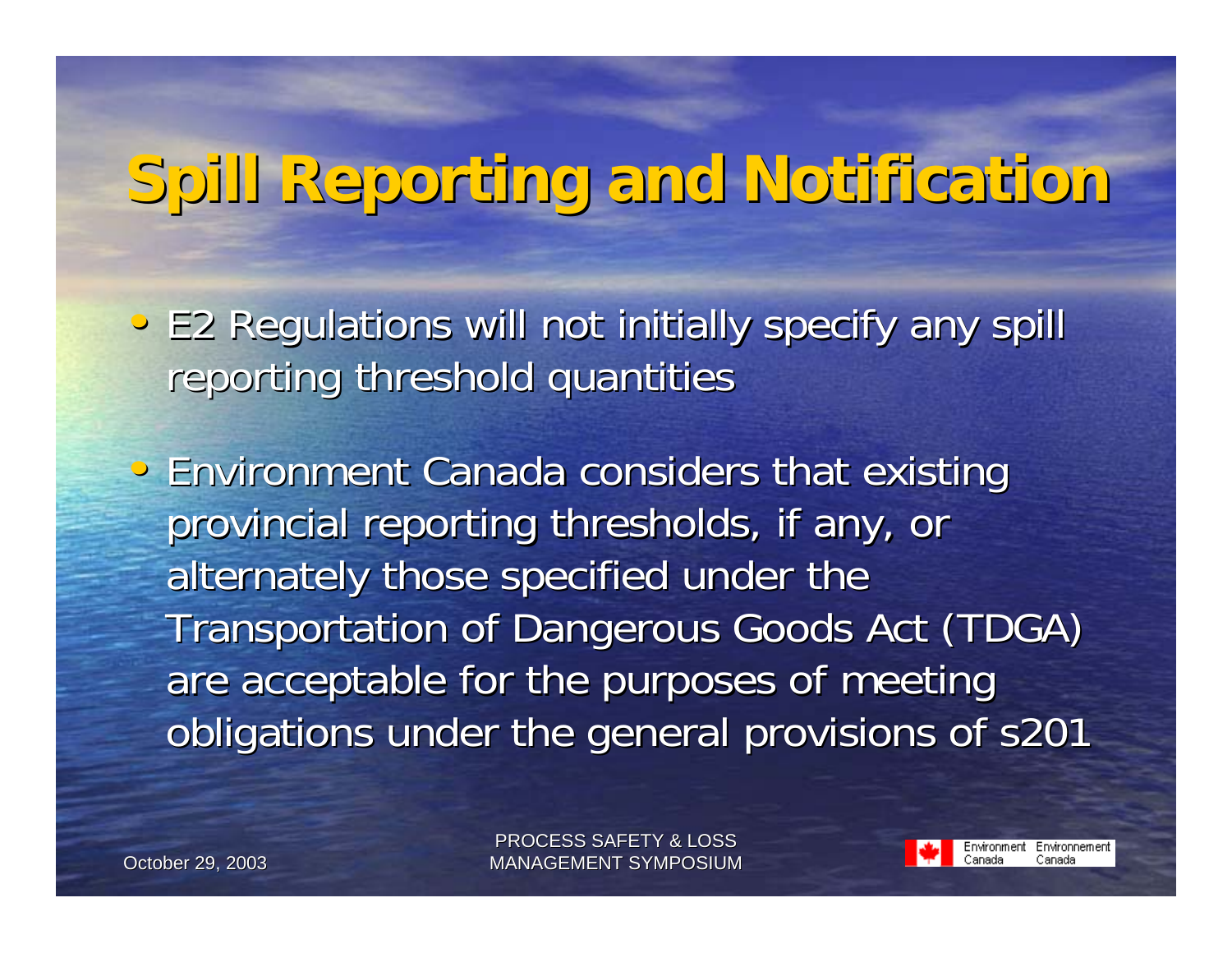#### **Harmonization of Requirements Harmonization of Requirements**

- Environment Canada's goal is to Environment Canada's goal is to harmonize spill reporting requirements throughout the country
- Future amendments to the proposed E2 Regulations will be considered to apply Regulations will be considered to apply existing reporting thresholds within its requirements

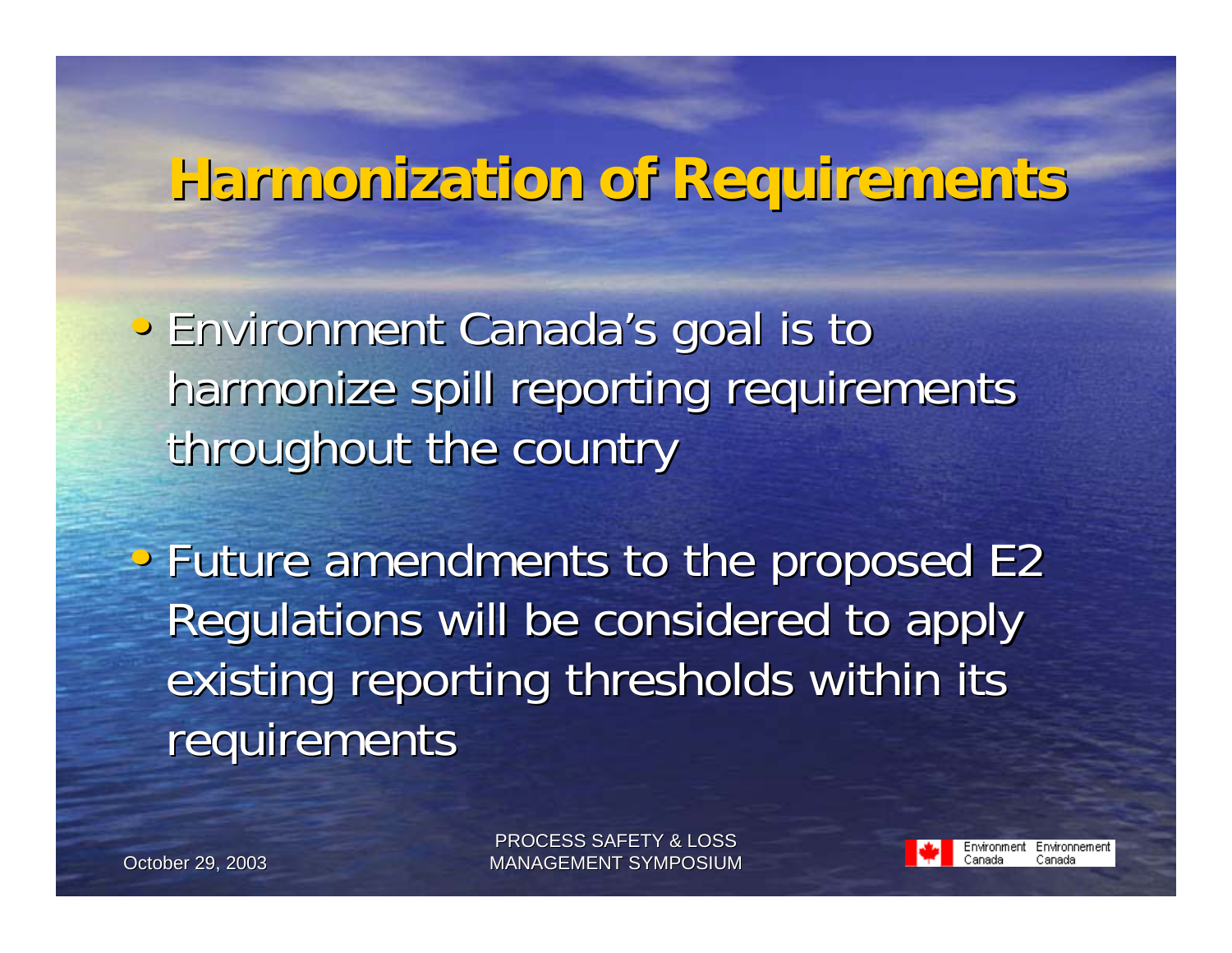# **Notification and Reporting Notification and Reporting**

- Verbal notification is to be made by telephone as soon as reasonably possible
- Written reports should be made within 30 days of the event
- Notification and reporting is to be made to an Enforcement Officer or to any other person Enforcement Officer or to any other person designated by the proposed E2 Requlations
- Content of notifications and reports are further outlined in the E2 Implementation Guidelines

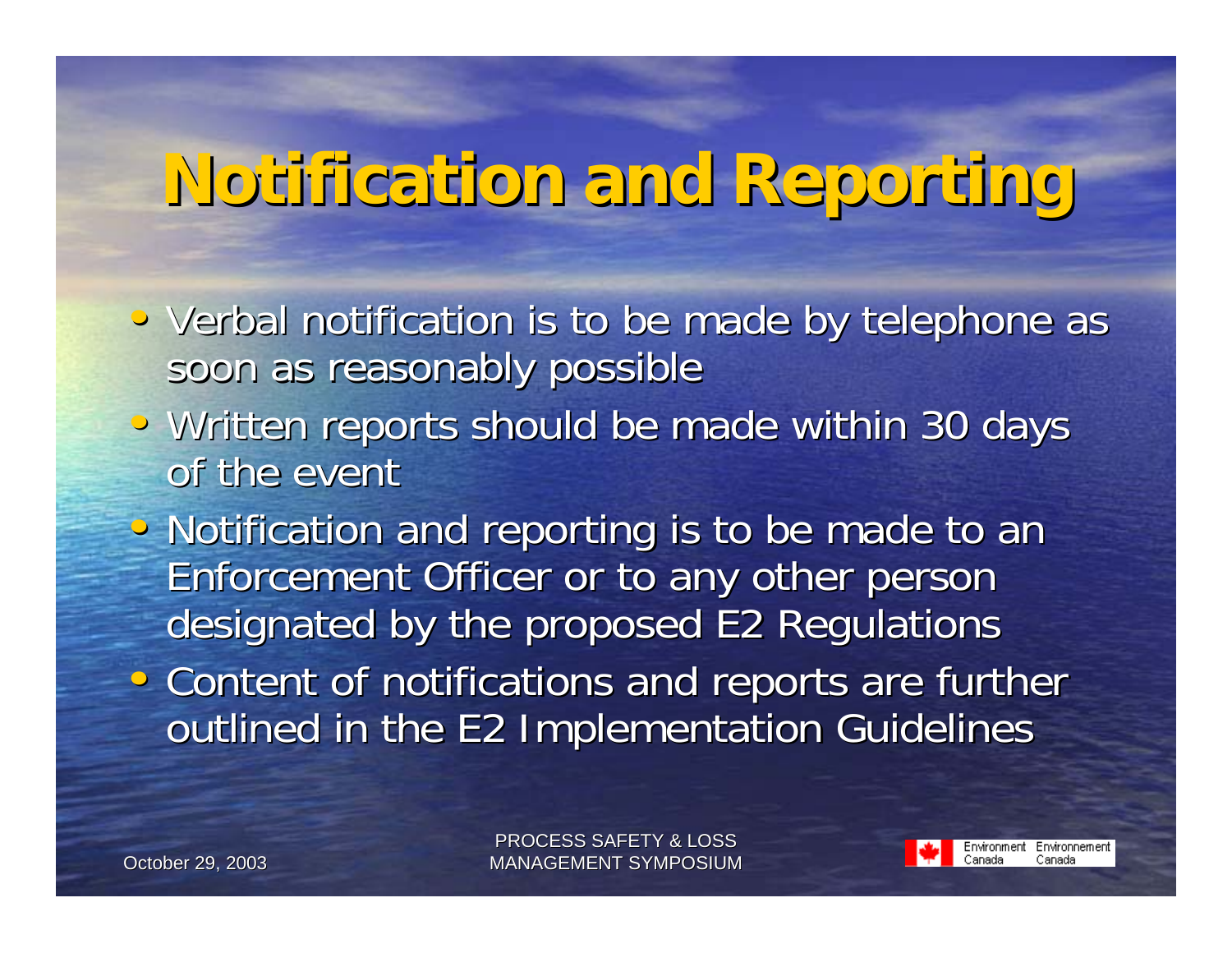## **Points of Contact Points of Contact**

• Arrangements exist between federal and provincial authorities for spill notification and reporting  $\cdot$  Further details available in the **Implementation Guidelines (Appendix 6)** 

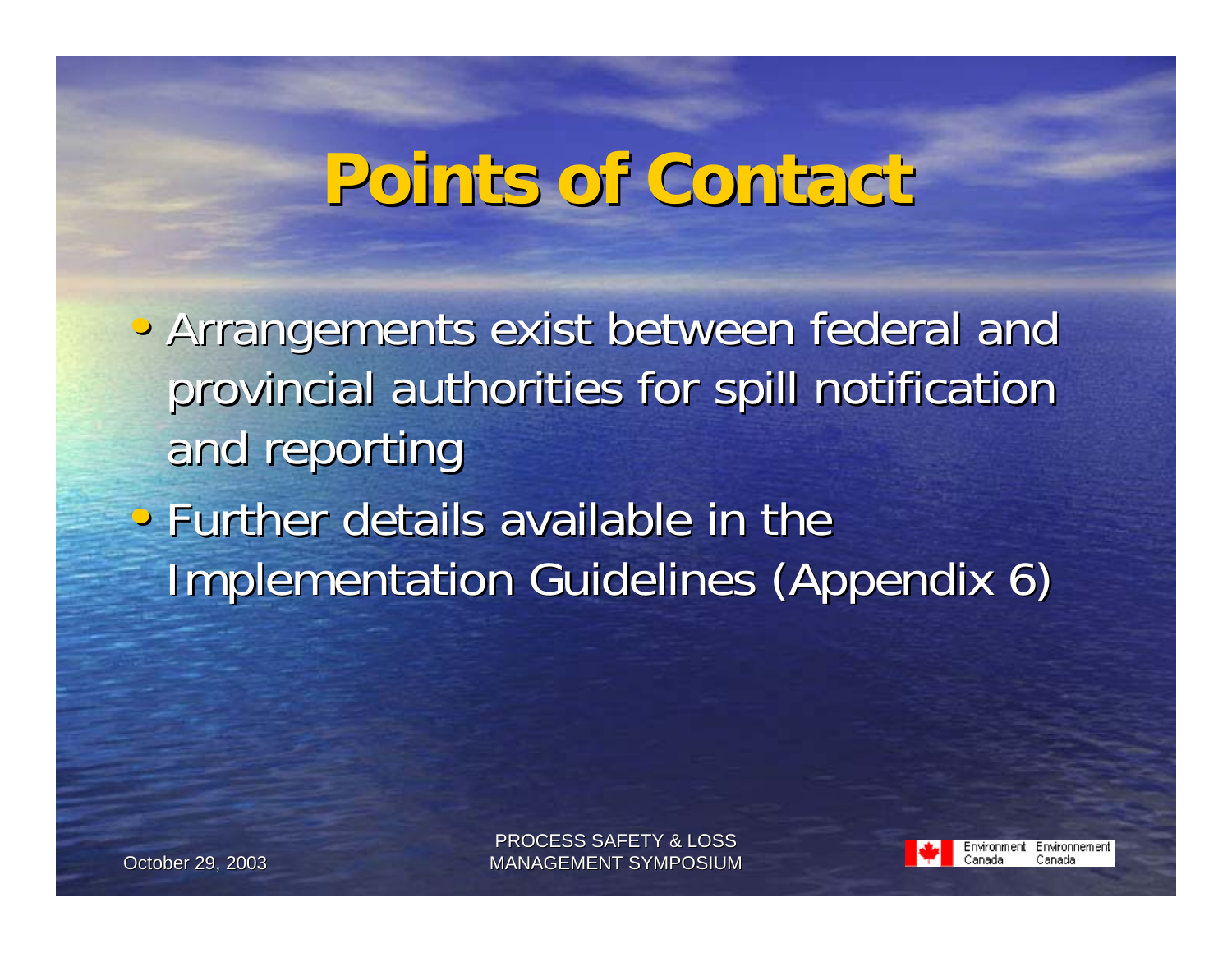# THE INTENT OF THE IMPLEMENTATION GUIDELINES

- To provide further guidance on the requirements of the s200 regulations
- To clearly delineate between ss200 and 199
- To establish the principles of environmental emergency planning under CEPA 1999

• To outline Environment Canada's expectations with respect to the regulation and its implementation

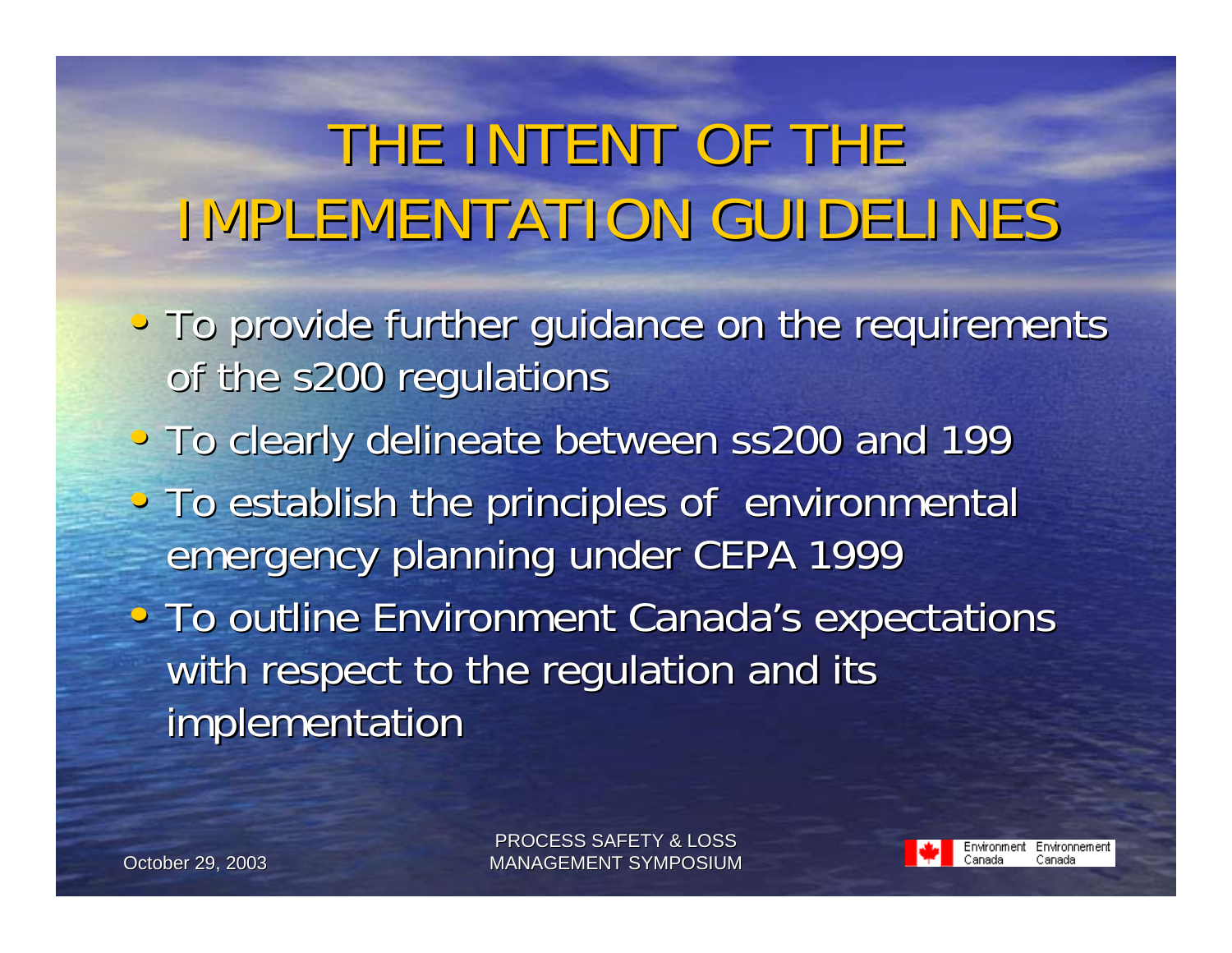# THE CONTENTS

• Summary of E2 planning provisions under ss200 and 199 • Application of ss200 and 199 • Spill notification and reporting • E2 plan content for PPRR • Public access information • Compliance and enforcement

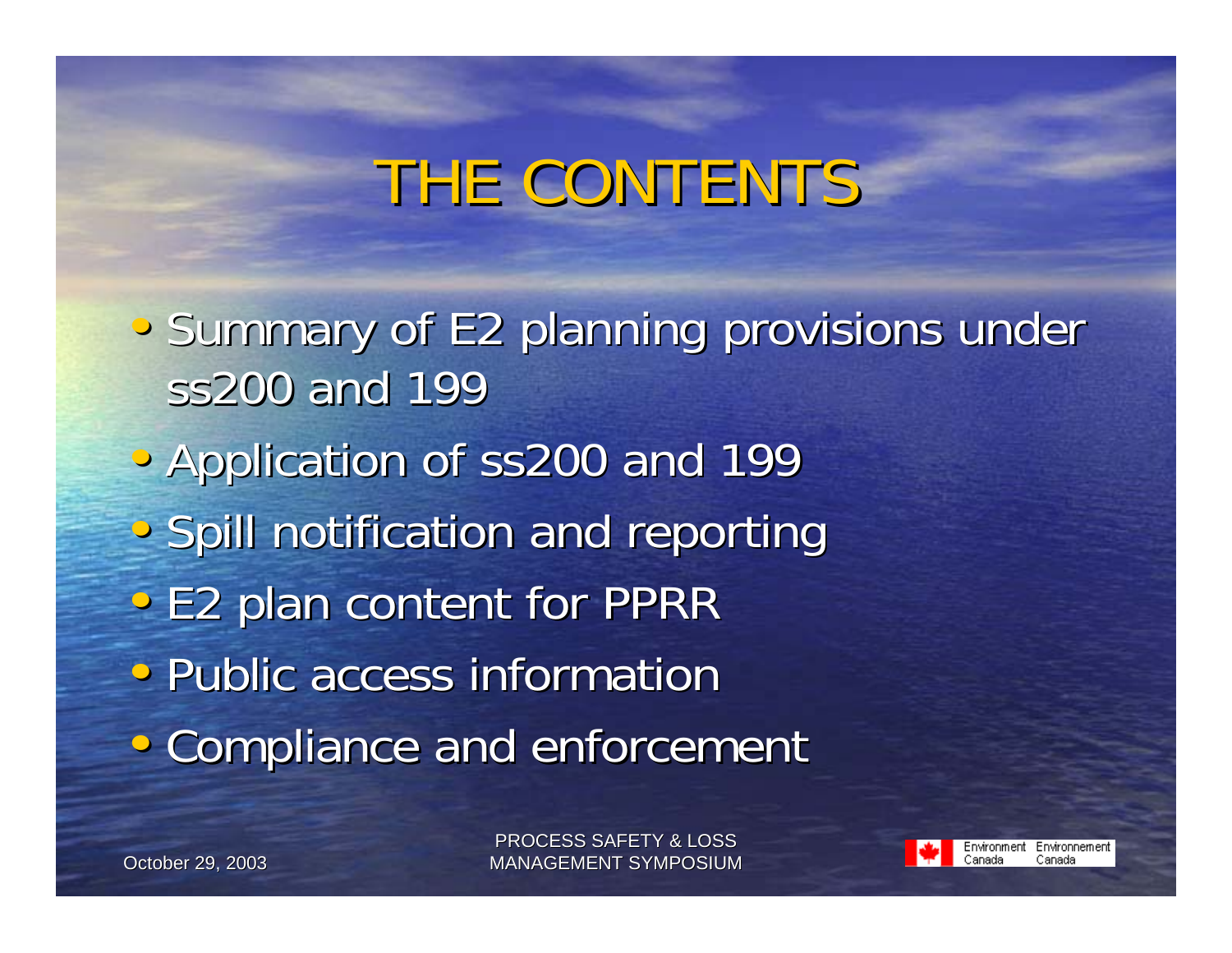# THE CONTENTS (cont'd)

• Appendices cover: ⇒suggested references  $\Rightarrow$  sample notices/declarations and certifications ⇒model subsection 199(1) Gazette notice <sup>⇒</sup>the list of regulated substances the list of regulated substances  $\Rightarrow$ substance amount calculations  $\Rightarrow$ notification and reporting documentation

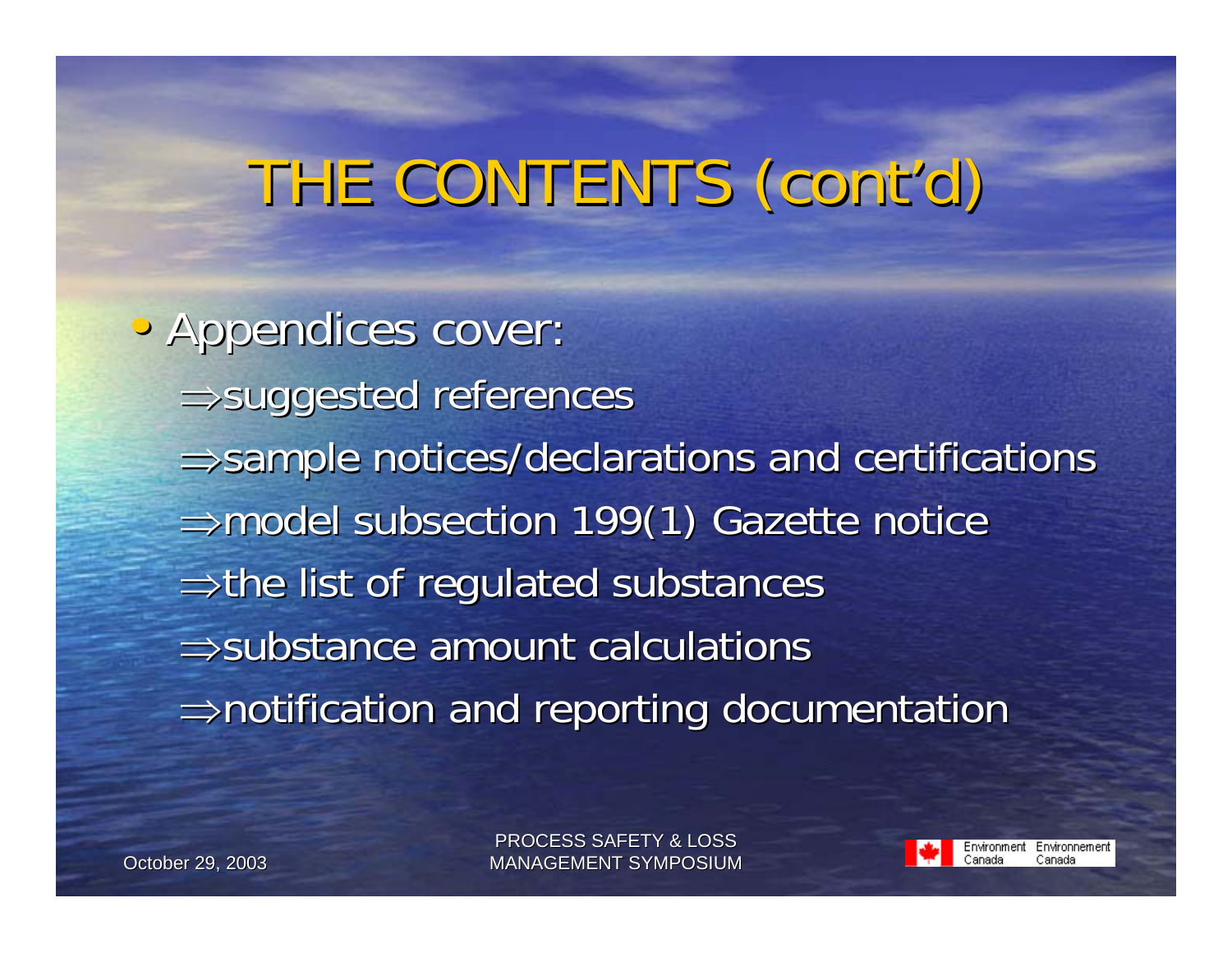#### E2 Online Notification E2 Online Notification

#### *How will it work? How will it work?*

- Clear step-by-step instructions guide user through filing process
- "Point and click" used as much as possible to minimize effort and error
- Extensive Qs & As section should cover most queries
- At completion of each stage, hard copy to be signed and sent to EC
- All submissions acknowledged electronically

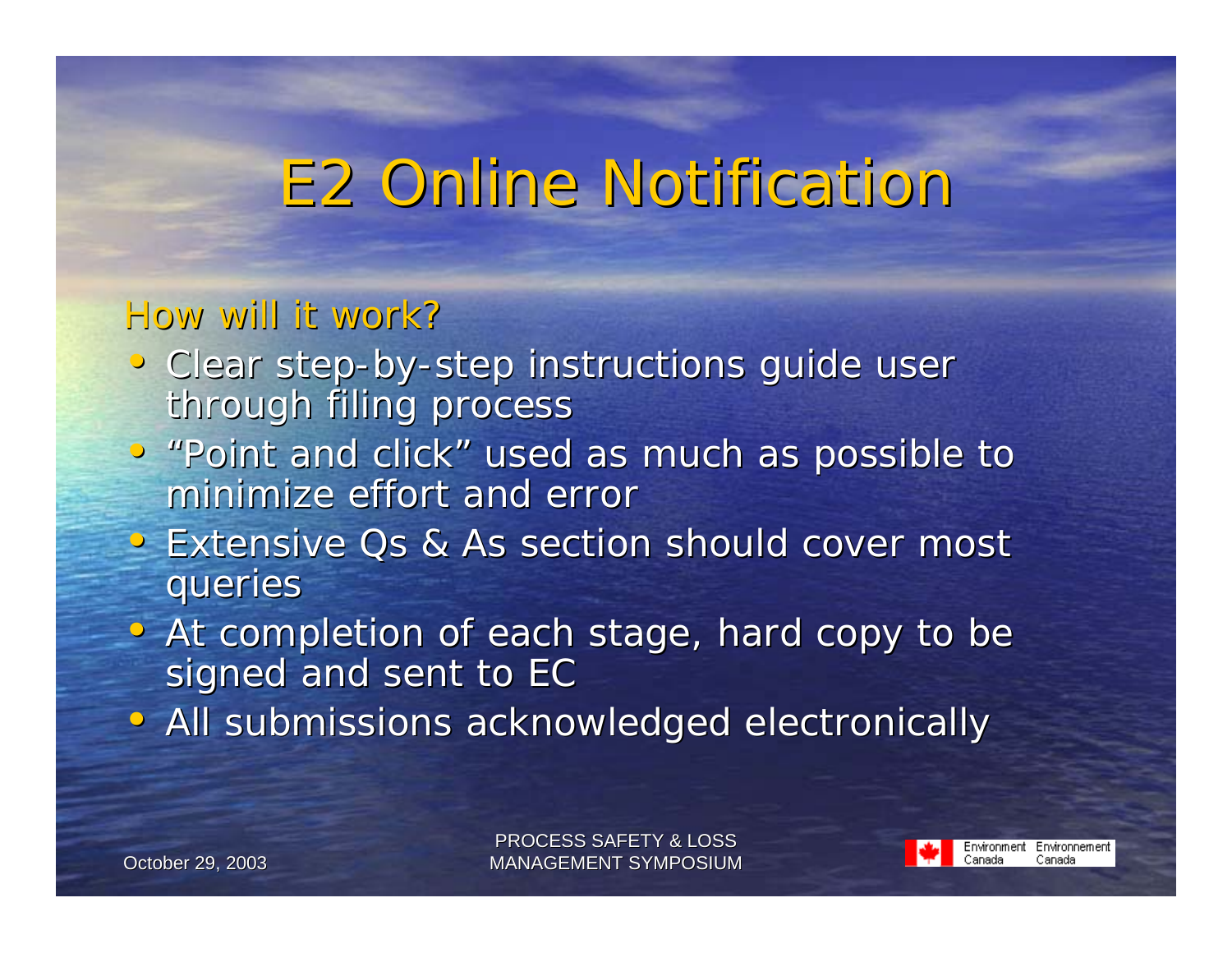#### E2 Online Notification E2 Online Notification

#### *Upkeep and improvement Upkeep and improvement*

- Verify data, and periodically review database for duplication or other errors
- Hardcopy of signatures to be filed (for now)
- Questions from public will go to common email account - *CEPAE2@ec.gc.ca*
- Improvements to site can be made as required, both before and after launch

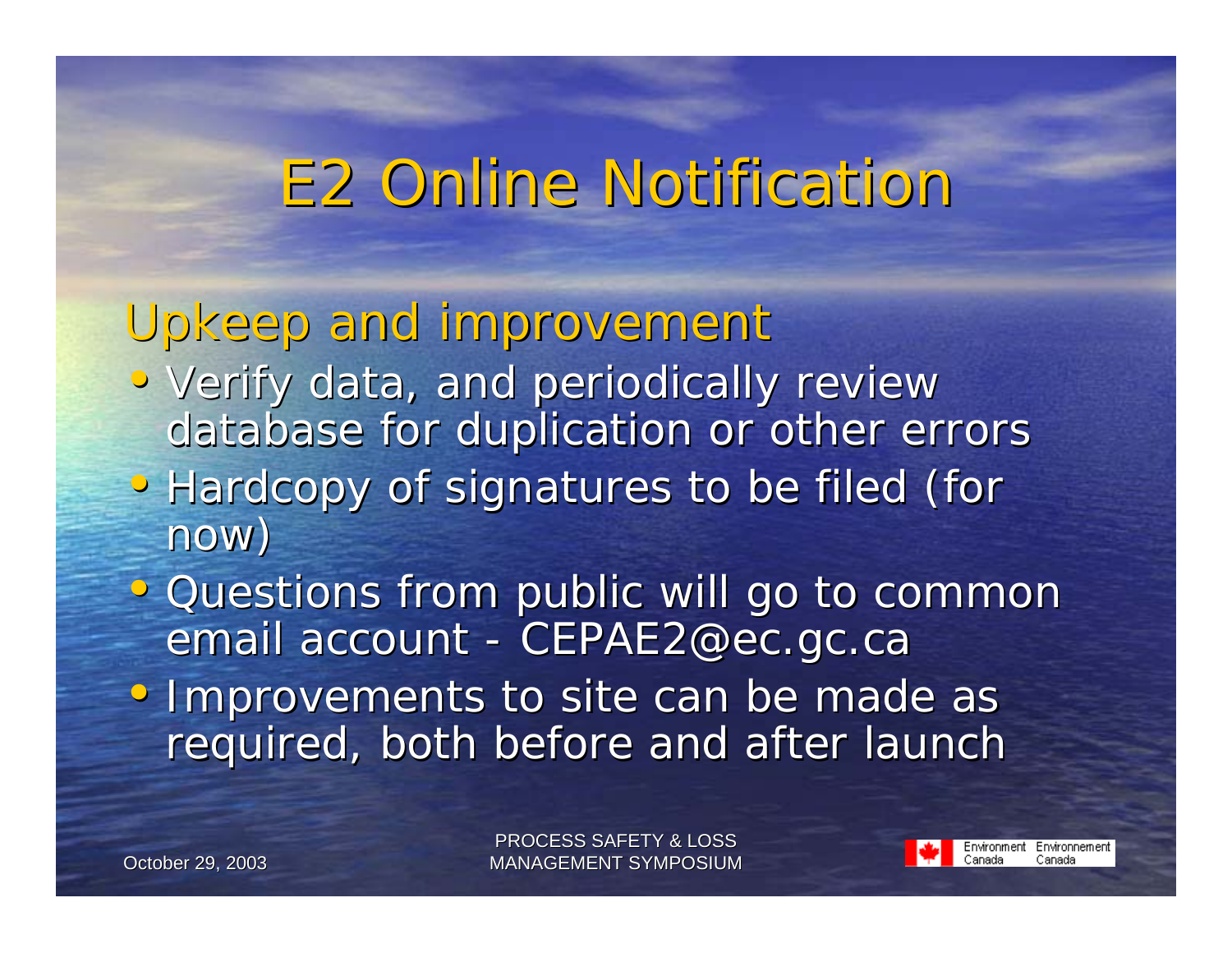# Compliance Promotion Compliance Promotion

Compliance promotion activities underway

- Include development of both a ComPro Strategy and Plan
- Will be publicly available Identifies responsibilities for both HQ and Regions • Range of opportunities available to raise awareness and inform regulatees of requirements • Plan also contains various performance targets e.g.  $#$  of  $\sqrt{p}$  plans evaluated,  $\#$  of exercises observed annually

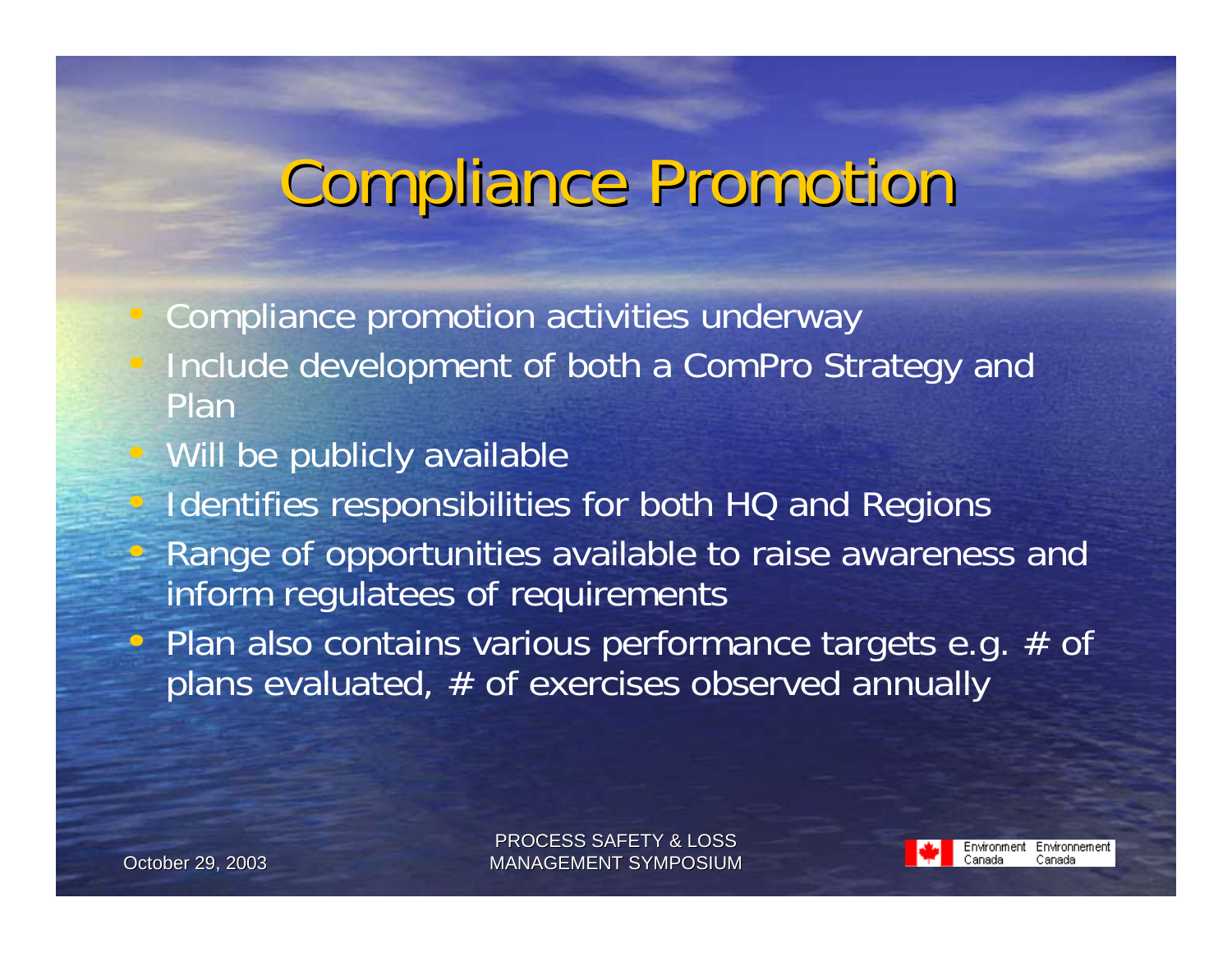# Enforcement

 Internal Enforcement plan also in development Once in force, regulations will become part of EC's annual inspection plans • Emergencies program to work closely with Enforcement staff• Regulated facility database in development  $\epsilon$  Range of penalties available for violations, consistent with CEPA's Enforcement andCompliance Policy and degree of severity

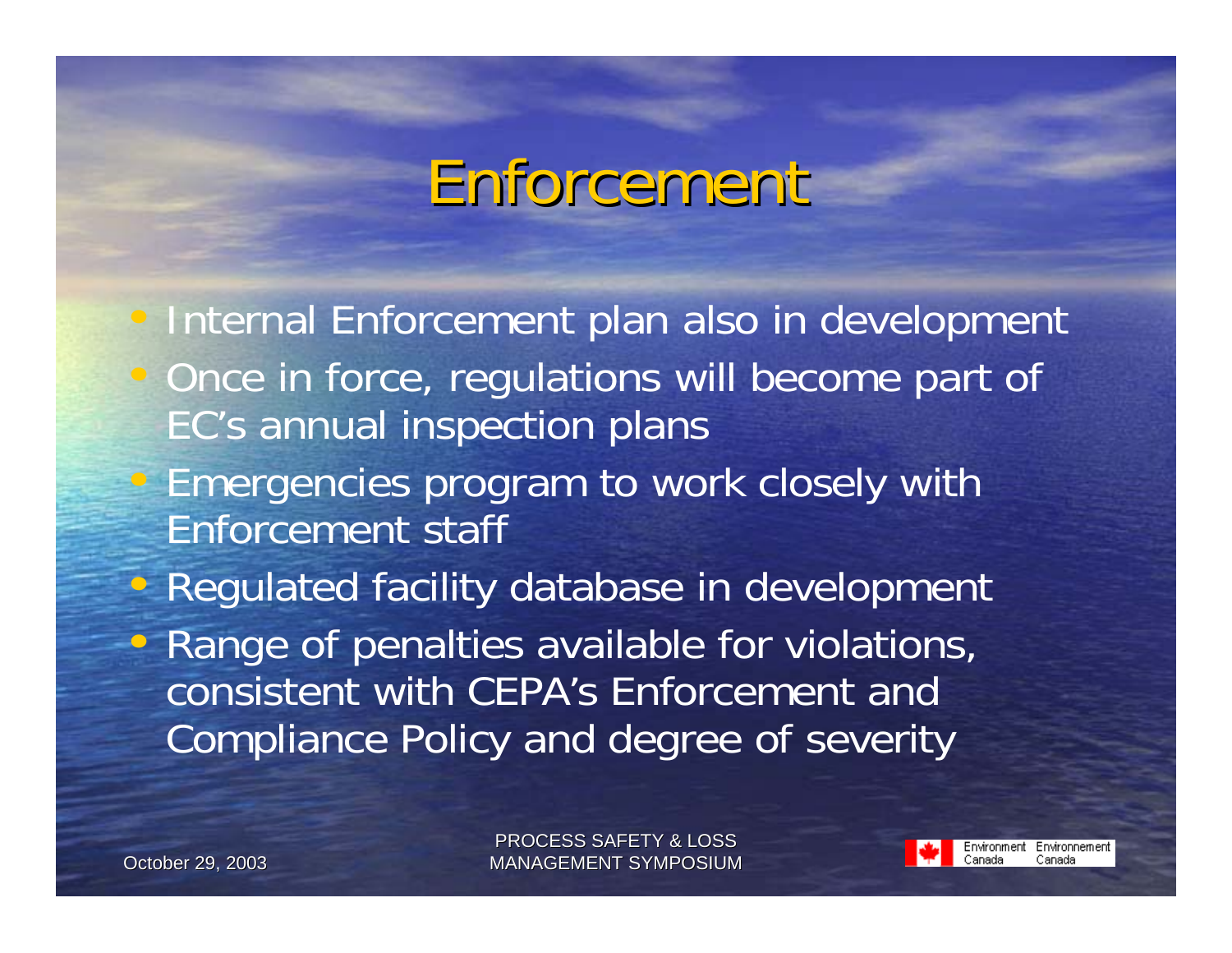# FOR FURTHER INFORMATION

- CEPA Registry:
	- www.ec.gc.ca/CEPARegistry/ (regulations & guidelines)
- Information on the regulations: - www.ec.gc.ca/ee-ue/plans/plans • On-line Notification System: www.cepae2.ec.gc.ca www.cepae2.ec.gc.ca

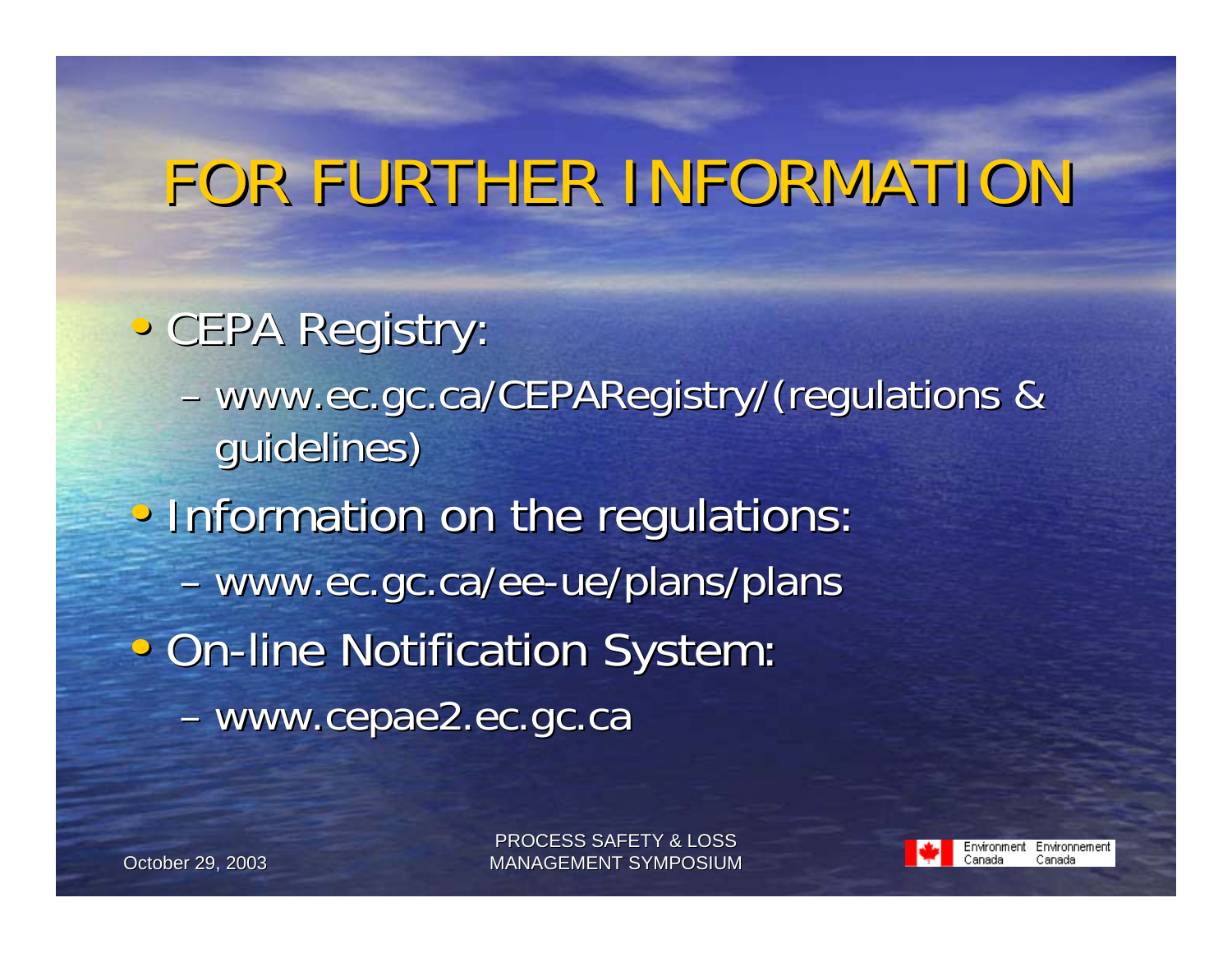#### **Calculation of Quantities Calculation of Quantities Flammable Mixtures Flammable Mixtures**

• **The following criteria must be met: The following criteria must be met:**

- flash point  $< 23^{\circ}$ C
- $-$  boiling point  $< 35^{\circ}$ C
- Concentration is equal to or greater than that shown in Column 2 of Part 1 of Schedule 1 • Total amount of the mixture  $=$  4.5 tonnes or

greater and

• Storage container  $= 4.5$  tonnes or greater